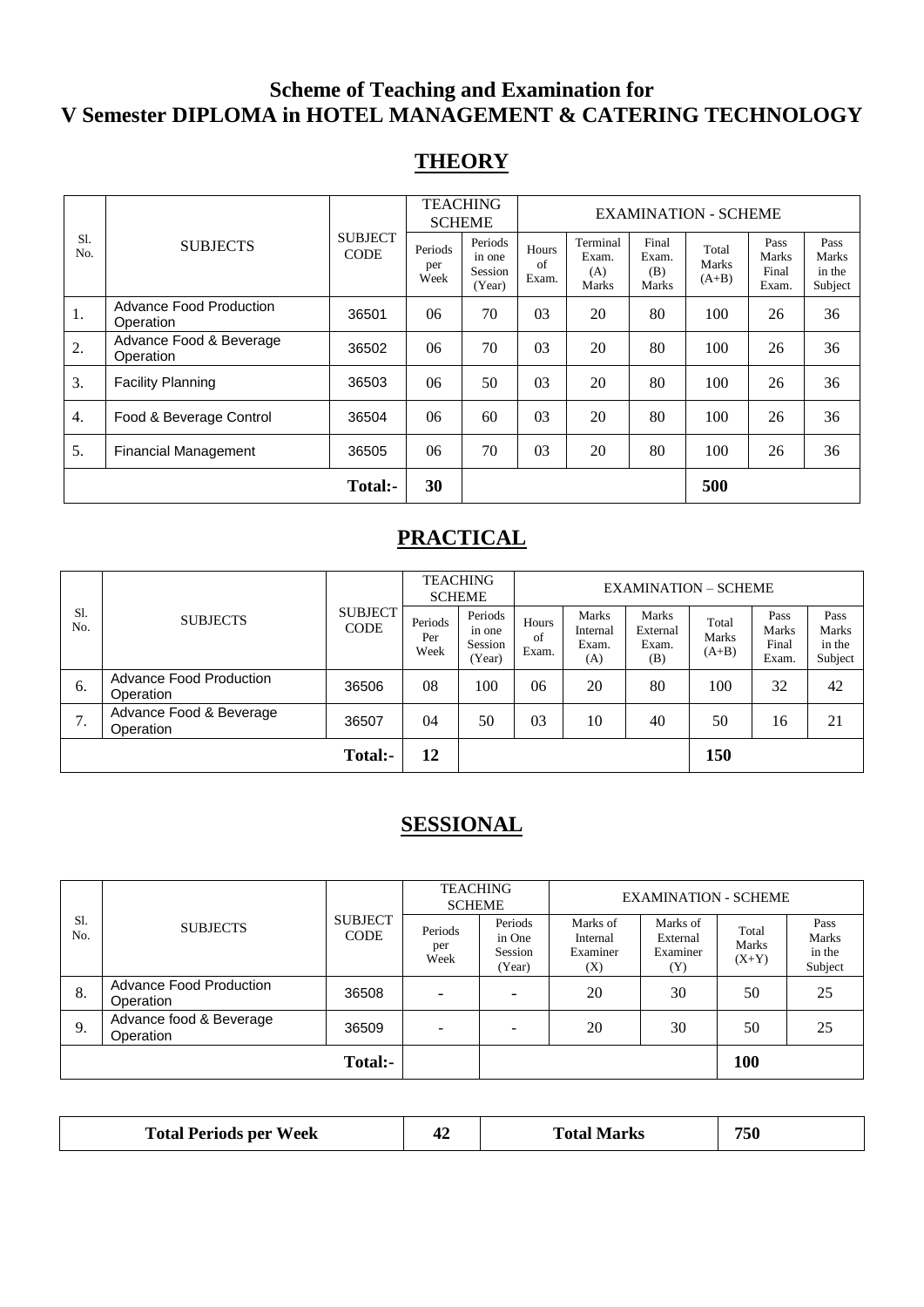# **ADVANCE FOOD PRODUCTION OPERATION**

Subject code **36501**

No. of Periods in one Session 70

#### **THEORY**

| No. of Periods |                   |     |  |  |
|----------------|-------------------|-----|--|--|
| per week       |                   |     |  |  |
| $\mathbf{L}$   | T                 | P/S |  |  |
| 06             | $\mathbf{\Omega}$ | 0   |  |  |

| <b>Full Marks</b>      | 100 |
|------------------------|-----|
| Final Marks:           | 80  |
| <b>Terminal Marks:</b> | 20  |

## **Rationale:**

- (1) Introduction to Larder Work
- (2) Equipments used in Larder
- (3) Introduction to Sausage
- (4) Cuts of Ham, Bacon & Gammon
- (5) Preparation of Quenelles, Parfaits and Roulades

## **Objective:**

- (1) Introduction to Larder Work
- (2) Equipments used in Larder
- (3) Introduction to Sausage
- (4) Cuts of Ham, Bacon & Gammon
- (5) Preparation of Quenelles, Parfaits and Roulades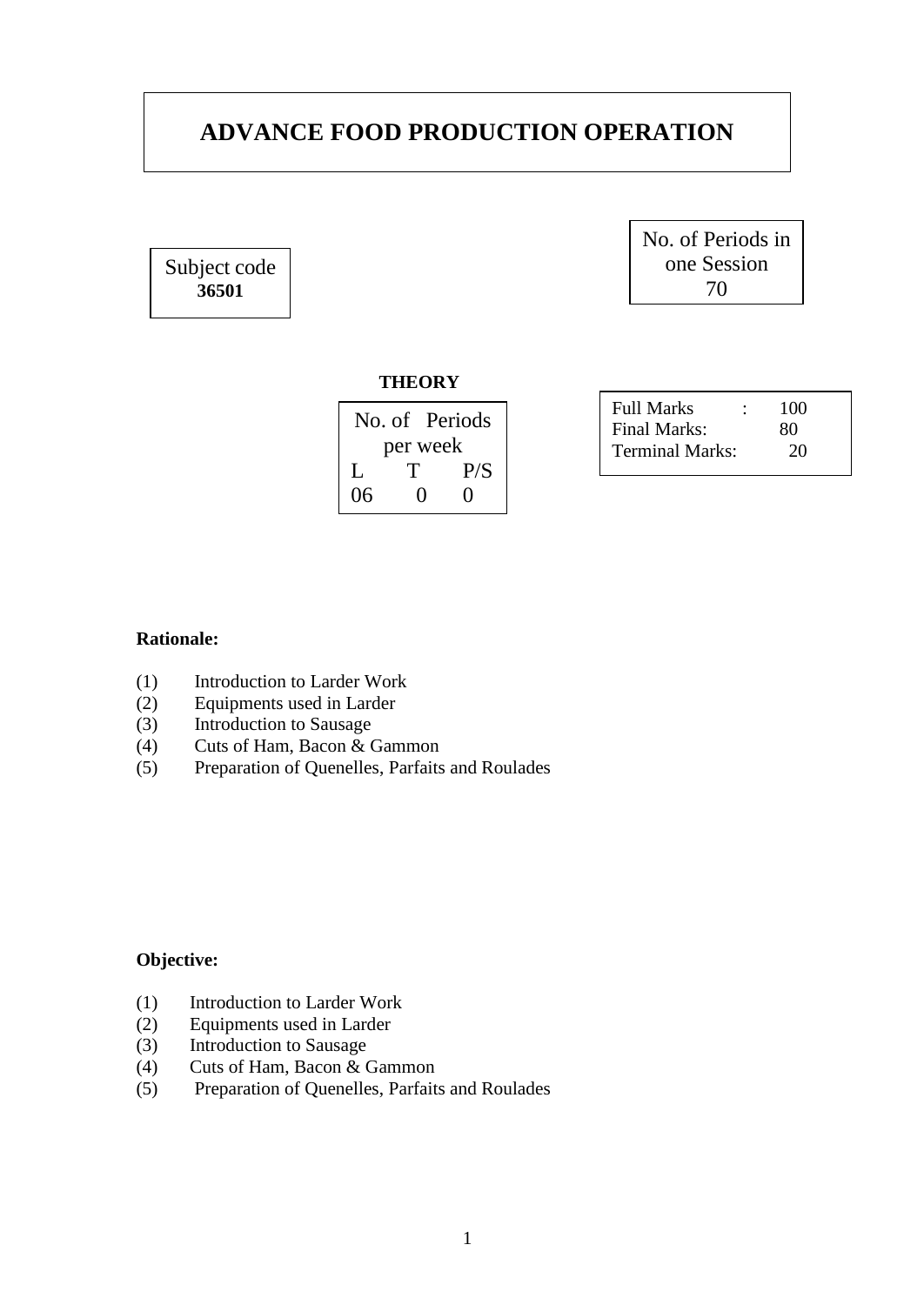# **CONTENT:**

## **TOPIC: 01- LARDER**

| 01.01<br>01.01.01<br>01.01.02 | <b>LAYOUT &amp; EQUIPMENT</b><br><b>Introduction of Larder Work</b><br>Definition        | 02   |
|-------------------------------|------------------------------------------------------------------------------------------|------|
| 01.01.03                      | Equipments found in the Larder                                                           |      |
| 01.01.04                      | Layout of a typical Larder with equipment and various sections                           |      |
| 01.02<br>01.02.01             | DUTIES & RESPONSIBILITIES OF THE LARDER CHEF<br>Duties & Responsibilities of Larder Chef | 02   |
| TOPIC:02                      | <b>CHARCUTIERIE</b>                                                                      |      |
| 02.01                         | <b>SAUSAGE</b>                                                                           | 04   |
| 02.01.01                      | Introduction to charcutierie                                                             |      |
| 02.01.02                      | Sausage – Types & Varieties                                                              |      |
| 02.01.03                      | Casings $-$ Types & Varieties                                                            |      |
| 02.01.04                      | Fillings - Types & Varieties                                                             |      |
| 02.01.05                      | <b>Additives &amp; Preservatives</b>                                                     |      |
|                               |                                                                                          | 02   |
| 02.02                         | <b>BRINES, CURES &amp; MARINADES</b>                                                     |      |
| 02.02.01<br>02.02.02          | <b>Types of Brines</b><br><b>Typing of Marinades</b>                                     |      |
| 02.02.03                      | Difference between Brines, Cures & Marinades                                             |      |
|                               |                                                                                          |      |
| 02.03                         | <b>HAM, BACON &amp; GAMMON</b>                                                           | 03   |
| 02.03.01                      | Cuts of Ham, Bacon & Gammon                                                              |      |
| 02.03.02                      | Differences between Ham, Bacon & Gammon                                                  |      |
| 02.03.03                      | Green Bacon                                                                              |      |
| 02.04                         | <b>GALANTINES</b>                                                                        | 01   |
| 02.04.01                      | Making of galantines                                                                     |      |
|                               |                                                                                          |      |
| 02.05                         | <b>PATES</b>                                                                             | 02   |
| 02.05.01                      | <b>Types of Pate</b>                                                                     |      |
| 02.05.02                      | Commercial pate and Pate Maison                                                          |      |
| 02.05.03                      | Truffle – sources, Cultivation and uses and Types of truffle                             |      |
| 02.06                         | <b>MOUSSE &amp; MOUSSELINE</b>                                                           | 01   |
| 02.06.01                      | Preparation of mousse                                                                    |      |
| 02.07                         | <b>CHAUD FROID</b>                                                                       | 01   |
| 02.07.01                      | Meaning of chaud froid                                                                   |      |
| 02.08                         | <b>ASPIC &amp; JELLY</b>                                                                 | 01   |
| 02.08.01                      | Definition of Aspic and Jelly                                                            |      |
| 02.08.02                      | Difference between the two                                                               |      |
| 02.08.03                      | Making of Aspic and Jelly                                                                |      |
| 02.08.04                      | Uses of Aspic and Jelly                                                                  |      |
| TOPIC: 03                     | <b>APPETIZERS &amp; GARNISHES</b>                                                        | (02) |
| 03.01                         | <b>Classification of Appetizers</b>                                                      |      |
| 03.02                         | <b>Examples of Appetizers</b>                                                            |      |
| 03.03                         | <b>Explanation of different Garnishes</b>                                                |      |
|                               |                                                                                          |      |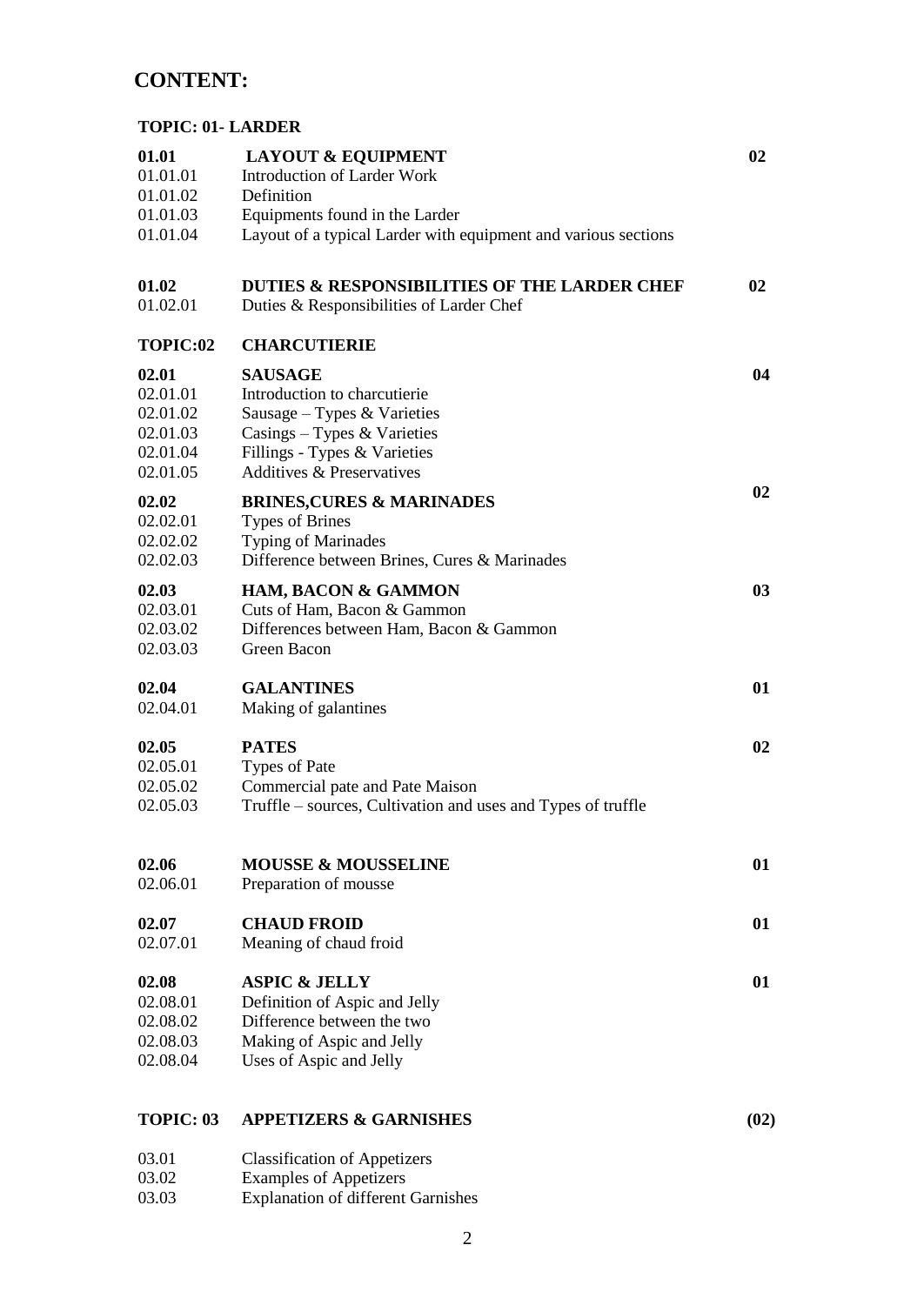#### **TOPIC: 04 SANDWICHES 02**

- 04.01 Parts of Sandwiches
- 04.02 Types of Bread
- 04.03 Types of filling – classification
- 04.04 Spreads and Garnishes
- 04.05 Types of Sandwiches
- 04.06 Making of Sandwiches
- 04.07 Storing of Sandwiches

#### **TOPIC: 05 USES OF WINE AND HERBS IN COOKING 02**

- 05.01 Ideal uses of wine in cooking
- 05.02 Classification of herbs
- 05.03 Ideal uses of herbs in cooking

#### **TOPIC: 06 INTERNATIONAL CUISINE**

06.01 Geographic location

- 06.02 Historical background
- 06.03 Staple food with regional Influences
- 06.04 Specialties
- 06.05 Recipes
- 06.06 Equipment in relation to:
- 06.06.01 Great Britain
- 06.06.02 France
- 06.06.03 Italy
- 06.06.04 Spain & Portugal
- 06.06.05 Scandinavia
- 06.06.06 Germany
- 06.06.07 Middle East
- 06.06.08 **Oriental**
- 06.06.09 Mexican
- 06.06.10 Arabic

#### 06.07 **CHINESE**

- 06.07.01 Introduction to Chinese foods
- 06.07.02 Historical background
- 06.07.03 Regional cooking styles
- 06.07.04 Methods of cooking
- 06.07.05 Equipment & utensils

#### **TOPIC: 07 BAKERY &CONFECTIOERY**

#### 07.01 **ICINGS & TOPPINGS**

- 07.01.01 Varieties of icings
- 07.01.02 Using of Icings
- 07.01.03 Difference between icings & Toppings
- 07.01.04 Recipes

#### 07.02 **FROZEN DESSERTS**

- 07.02.01 Types and classification f Frozen desserts
- 07.02.02 Ice-creams – Definitions
- 07.02.03 Methods of preparation
- 07.02.04 Additives and preservatives used in Ice-cream manufacture

**20**

**06**

**02**

**02**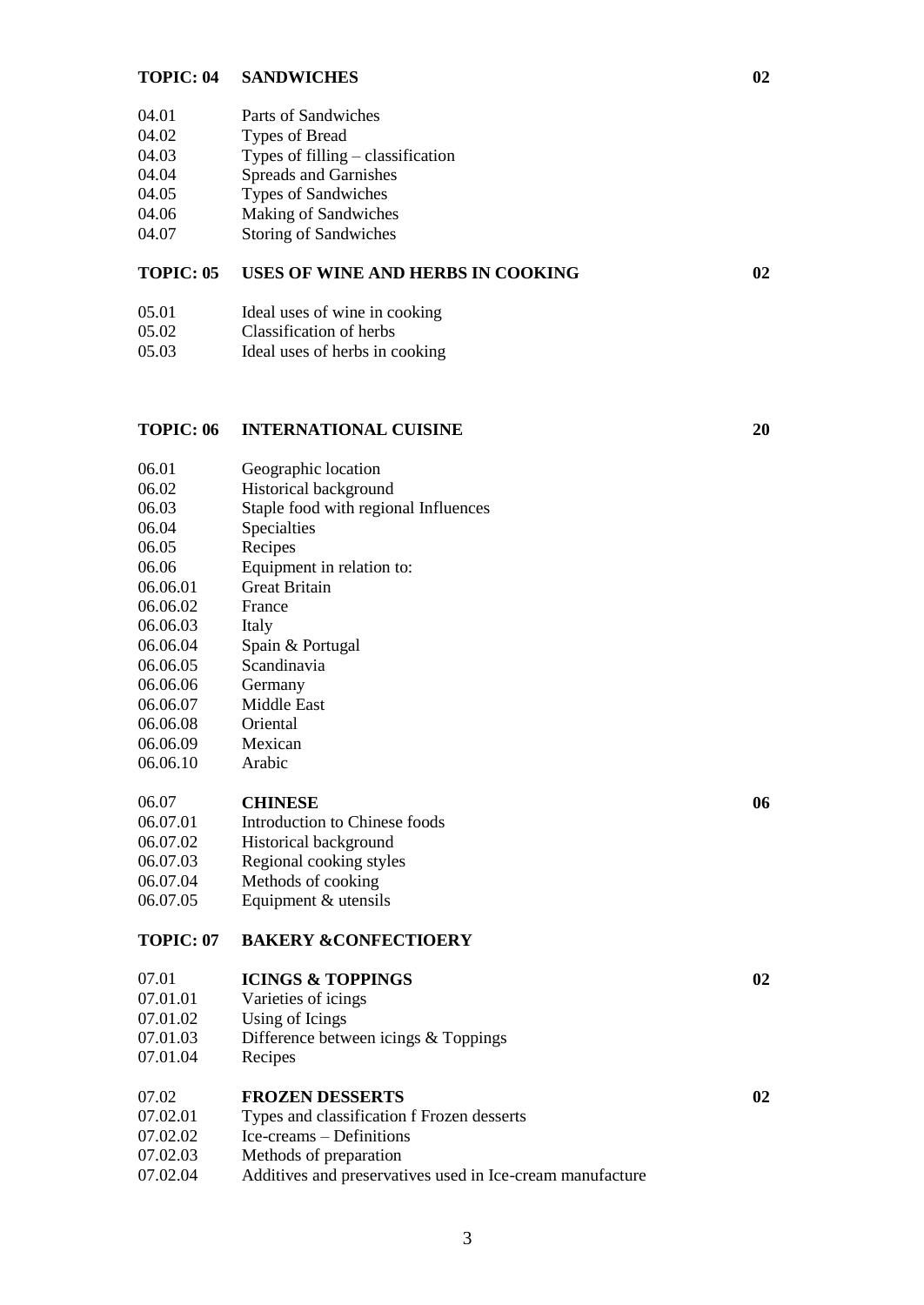| 07.03            | <b>MERINGUES</b>                                   | 02 |
|------------------|----------------------------------------------------|----|
| 07.03.01         | <b>Making of Meringues</b>                         |    |
| 07.03.02         | Factors affecting the stability                    |    |
| 07.03.03         | <b>Cooking Meringues</b>                           |    |
| 07.03.04         | <b>Types of Meringues</b>                          |    |
| 07.03.05         | <b>Uses of Meringues</b>                           |    |
|                  |                                                    |    |
| 07.04            | <b>BREAD MAKING</b>                                | 02 |
| 07.04.01         | Role of ingredients in bread Making                |    |
| 07.04.02         | <b>Bread Faults</b>                                |    |
| 07.04.03         | <b>Bread Improvers</b>                             |    |
|                  |                                                    |    |
| 07.05            | <b>CHOCOLATE</b>                                   | 06 |
| 07.05.01         | History                                            |    |
| 07.05.02         | Sources                                            |    |
| 07.05.03         | Manufacture & Processing of Chocolate              |    |
| 07.05.04         | Types of chocolate                                 |    |
| 07.05.05         | tempering of chocolate                             |    |
| 07.05.06         | Cocoa butter, white chocolate and its applications |    |
| <b>TOPIC: 08</b> | PRODUCTION MANAGEMENT                              | 05 |
|                  |                                                    |    |
| 08.01            | Kitchen Organisation                               |    |
| 08.02            | Allocation of Work-Job description, Duty Rosters   |    |
| 08.03            | <b>Production Planning</b>                         |    |
| 08.04            | <b>Production Scheduling</b>                       |    |
| 08.05            | Production Quality & Quantity Control              |    |
| 08.06            | Forecasting Budgeting                              |    |
| 08.07            | <b>Yield Management</b>                            |    |
|                  |                                                    |    |

08.08 Glossary

# **SCHEME OF EXAMINATION FOR FINAL EXAMINATION F.M.: 80**

|       | Objective (selection type) 25%      |     |
|-------|-------------------------------------|-----|
| Short | answers<br>$\overline{\phantom{0}}$ | 25% |
| Long  | answer<br>$\overline{\phantom{0}}$  | 50% |

| 1. Basics of Baking  | $\overline{\phantom{a}}$ | Sandeep Malik     |
|----------------------|--------------------------|-------------------|
| 2. Modern Cookery    | $\overline{\phantom{a}}$ | Thangam E. Philip |
| 3. The story of food |                          | K. T. Acharya     |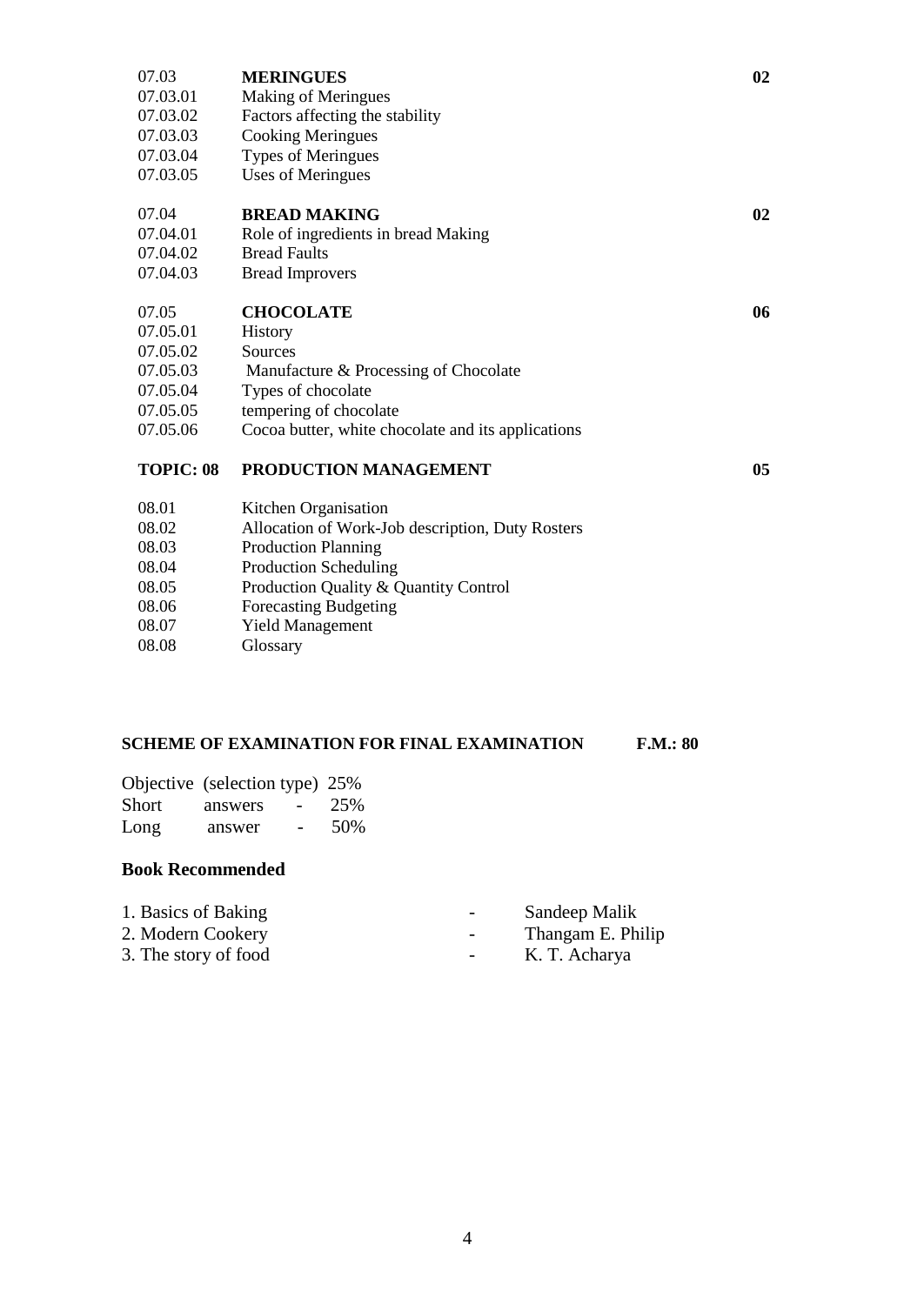# **ADVANCE FOOD & BEVERAGE OPERATION**

Subject code

**<sup>36502</sup>** No. of Periods in one Session **70**

#### **THEORY**

|          | No. of Periods |     |  |
|----------|----------------|-----|--|
| per week |                |     |  |
| L        | T              | P/S |  |
| 06       | o              | o   |  |

| <b>Full Marks</b>      | 100 |
|------------------------|-----|
| <b>Final Marks</b>     | 80  |
| <b>Terminal Marks:</b> | 20  |

# **Rationale:**

- 1. Supervisory skills
- 2. Developing efficiency<br>3. Standard Operation Pro
- Standard Operation Procedure
- 4. Supervising F&B outlets

## **Objective:**

- 1. Supervisory skills
- 2. Developing efficiency<br>3. Standard Operation Pro
- Standard Operation Procedure
- 4. Supervising F&B outlets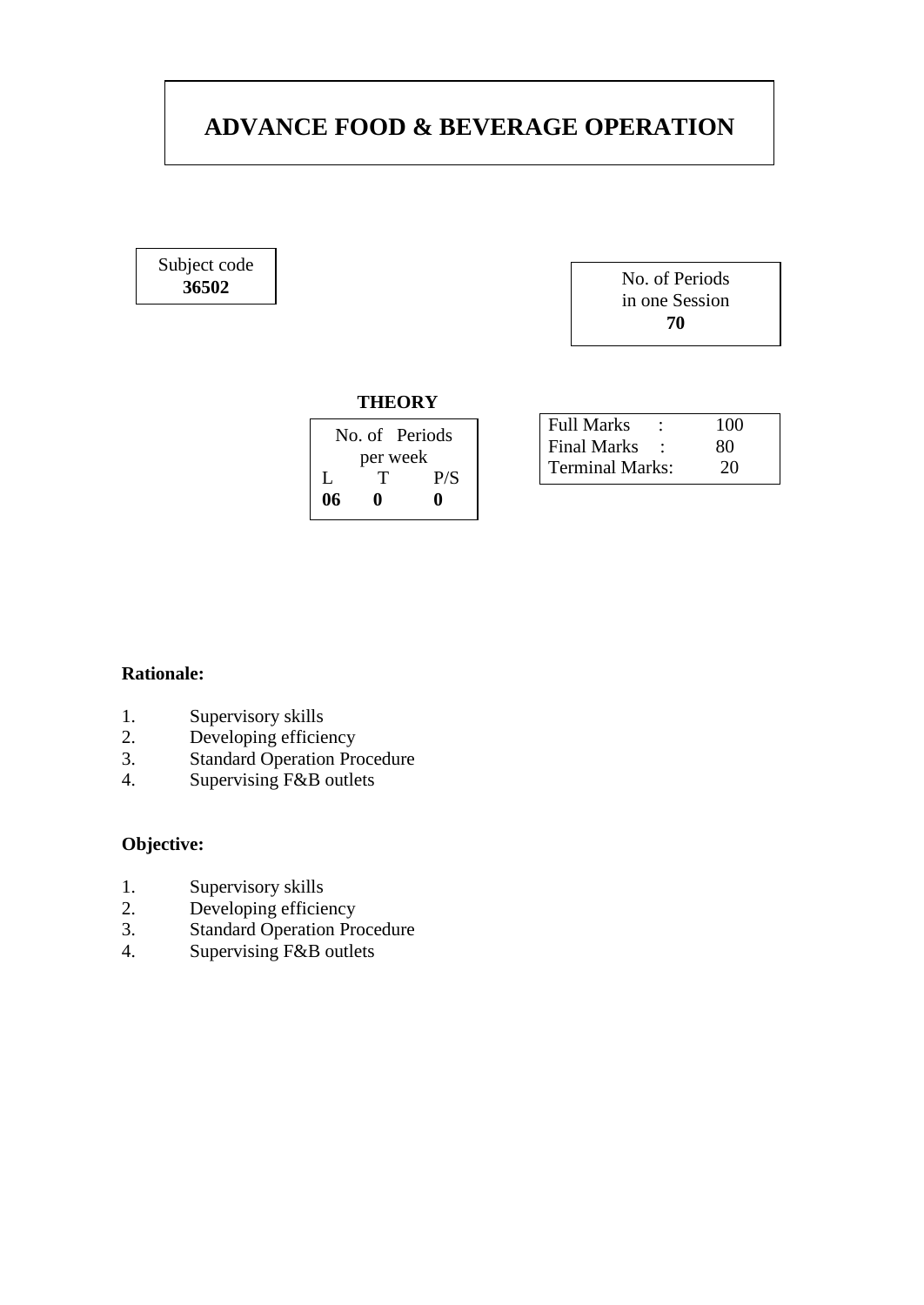| Sl. No.        | <b>Topic</b>                        | <b>Hours</b> |
|----------------|-------------------------------------|--------------|
| 01             | <b>F &amp; B STAFF ORGANISATION</b> | 06           |
| 01.01          | Hierarchy                           |              |
| 01.02          | Job description and specification   |              |
| 01.03          | Duty roaster                        |              |
|                |                                     |              |
| 02             | <b>MANAGING F&amp;B OUTLET</b>      | 04           |
| 02.01          | Supervisory skills                  |              |
| 02.02          | Developing efficiency               |              |
| 02.03          | <b>Standard Operating Procedure</b> |              |
| 03             | <b>FUNCTION CATERING BANQUETS</b>   | 12           |
| 03.00.01       | History                             |              |
| 03.00.02       | <b>Types</b>                        |              |
| 03.00.03       | Organisation of Banquet department  |              |
| 03.00.04       | Duties & responsibilities           |              |
| 03.00.05       | <b>Sales</b>                        |              |
| 03.00.06       | Booking procedure                   |              |
| 03.00.07       | <b>Banquet menus</b>                |              |
| 04             | <b>BANQUET PROTOCOL</b>             | 06           |
| 04.00.01       | Space Area requirement              |              |
| 04.00.02       | Table Plans/arrangement             |              |
| 04.00.03       | Misc-en-place                       |              |
| 04.00.04       | Service                             |              |
| 04.00.05       | Toasting                            |              |
| 04.01          | <b>INFORMAL BANQUET</b>             | 06           |
| 04.01.01       | Reception                           |              |
| 04.01.02       | Cocktail parties                    |              |
| 04.01.03       | Convention                          |              |
| 04.01.04       | Exhibition                          |              |
| 04.01.05       | Fashion shows                       |              |
| 04.01.06       | <b>Trade Fair</b>                   |              |
| 04.01.07       | Wedding                             |              |
| 04.01.08       | <b>Outdoor Catering</b>             |              |
| 0 <sub>5</sub> | <b>FUNCTION CATERING BUFFETS</b>    | 12           |
| 05.01          | Introduction                        |              |
| 05.02          | Factors to plan buffets             |              |
| 05.03          | Area requirement                    |              |
| 05.04          | Planning and organization           |              |
| 05.05          | Sequence of food                    |              |
| 05.06          | Menu Planning                       |              |
| 05.07          | Types of Buffet                     |              |
| 05.08          | Display                             |              |
| 05.09          | Sit down                            |              |
| 05.10          | Fork, Finger, Cold Buffet           |              |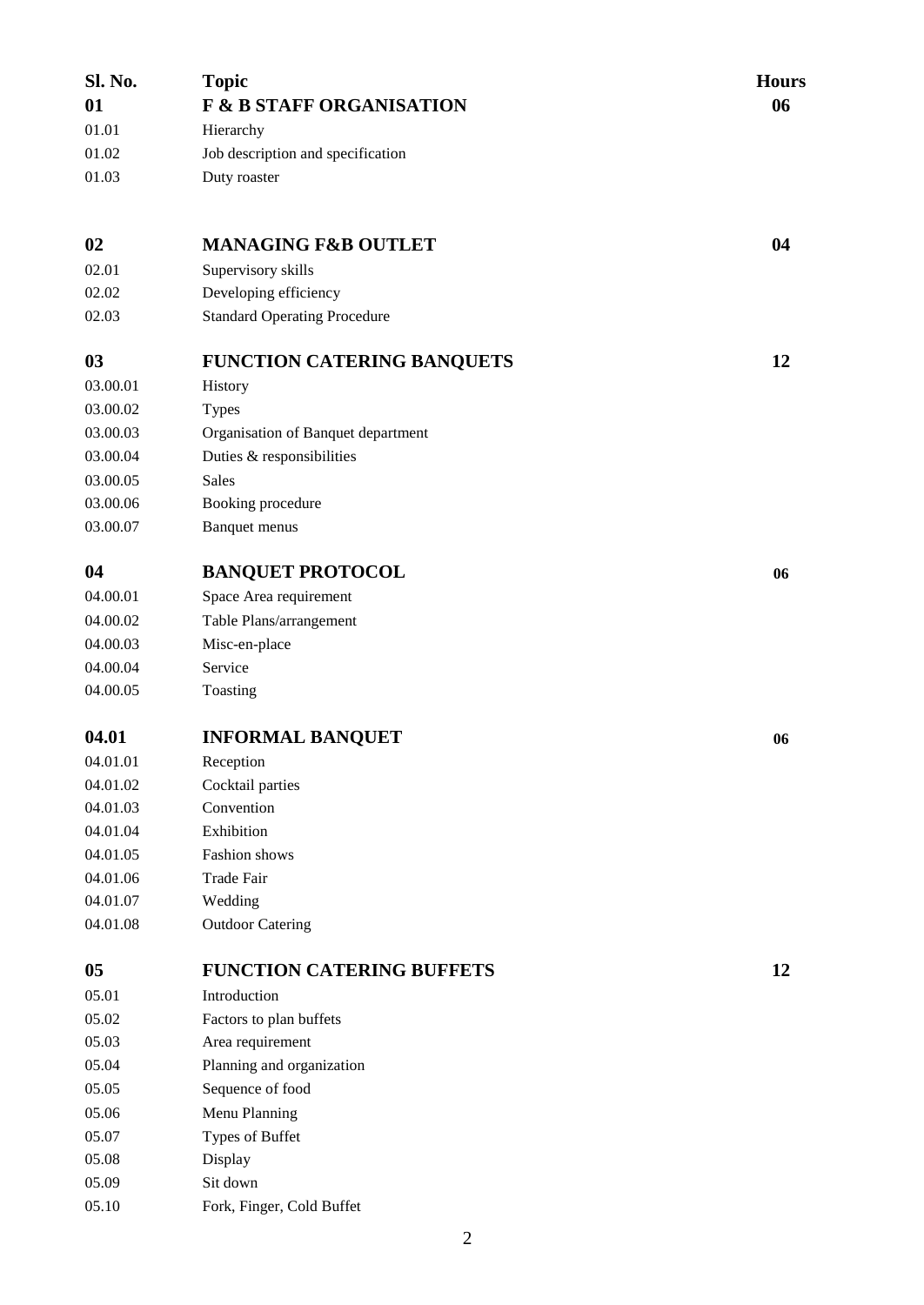| 05.11    | <b>Breakfast Buffets</b>                                 |    |
|----------|----------------------------------------------------------|----|
| 05.12    | Equipment                                                |    |
| 06       | <b>GUERIDON SERVICES</b>                                 | 10 |
| 06.01    | History of gueridon                                      |    |
| 06.02    | Definition                                               |    |
| 06.03    | Advantages Dis-advantages                                |    |
| 06.04    | Types of trolleys                                        |    |
| 06.05    | Gueridon equipment                                       |    |
| 06.06    | Gueridon ingredients                                     |    |
| 07       | <b>BAR OPERATION</b>                                     | 04 |
| 07.01    | Type of Bar                                              |    |
| 07.02    | Cocktail                                                 |    |
| 07.03    | Dispense                                                 |    |
| 07.04    | Area of Bar                                              |    |
| 07.05    | Front Bar                                                |    |
| 07.06    | <b>Back Bar</b>                                          |    |
| 07.07    | Under Bar (Speed Rack, Garnish Container, Ice well etc.) |    |
| 07.08    | <b>Bar Stock</b>                                         |    |
| 07.09    | <b>Bar Control</b>                                       |    |
| 07.10    | <b>Bar Staffing</b>                                      |    |
| 07.11    | Opening and closing duties                               |    |
|          |                                                          |    |
| 08       | <b>COCKTAILS &amp; MIXED DRINKS</b>                      | 08 |
| 08.01    | Definition and History                                   |    |
| 08.02    | Classification                                           |    |
| 08.03    | Recipe, Preparation and Service of Popular Cocktails     |    |
| 08.03.01 | Martini - Dry & Sweet                                    |    |
| 08.03.02 | Manhattan - Dry & Sweet                                  |    |
| 08.03.03 | Dubonnet                                                 |    |
| 08.03.04 | Roy-Roy                                                  |    |
| 08.03.05 | $Bronx\$                                                 |    |
| 08.03.06 | White lady                                               |    |
| 08.03.07 | Pink Lady                                                |    |
| 08.03.08 | Side Car                                                 |    |
| 08.03.09 | Bacardi                                                  |    |
| 08.03.10 | Alexandra                                                |    |
| 08.03.11 | John Collins                                             |    |
| 08.03.12 | Tom Collins                                              |    |
| 08.03.13 | Gin FIZZ                                                 |    |
| 08.03.14 | Pimm's Cup - no. 1,2,3,4,5                               |    |
| 08.03.15 | Flips                                                    |    |
| 08.03.16 | <b>Noggs</b>                                             |    |
| 08.03.17 | Champagne Cocktail                                       |    |
| 08.03.18 | Between the Sheets                                       |    |
| 08.03.19 | Daiquiri                                                 |    |
| 08.03.20 | <b>Bloody Mary</b>                                       |    |
| 08.03.21 | <b>Screw Driver</b>                                      |    |
|          |                                                          |    |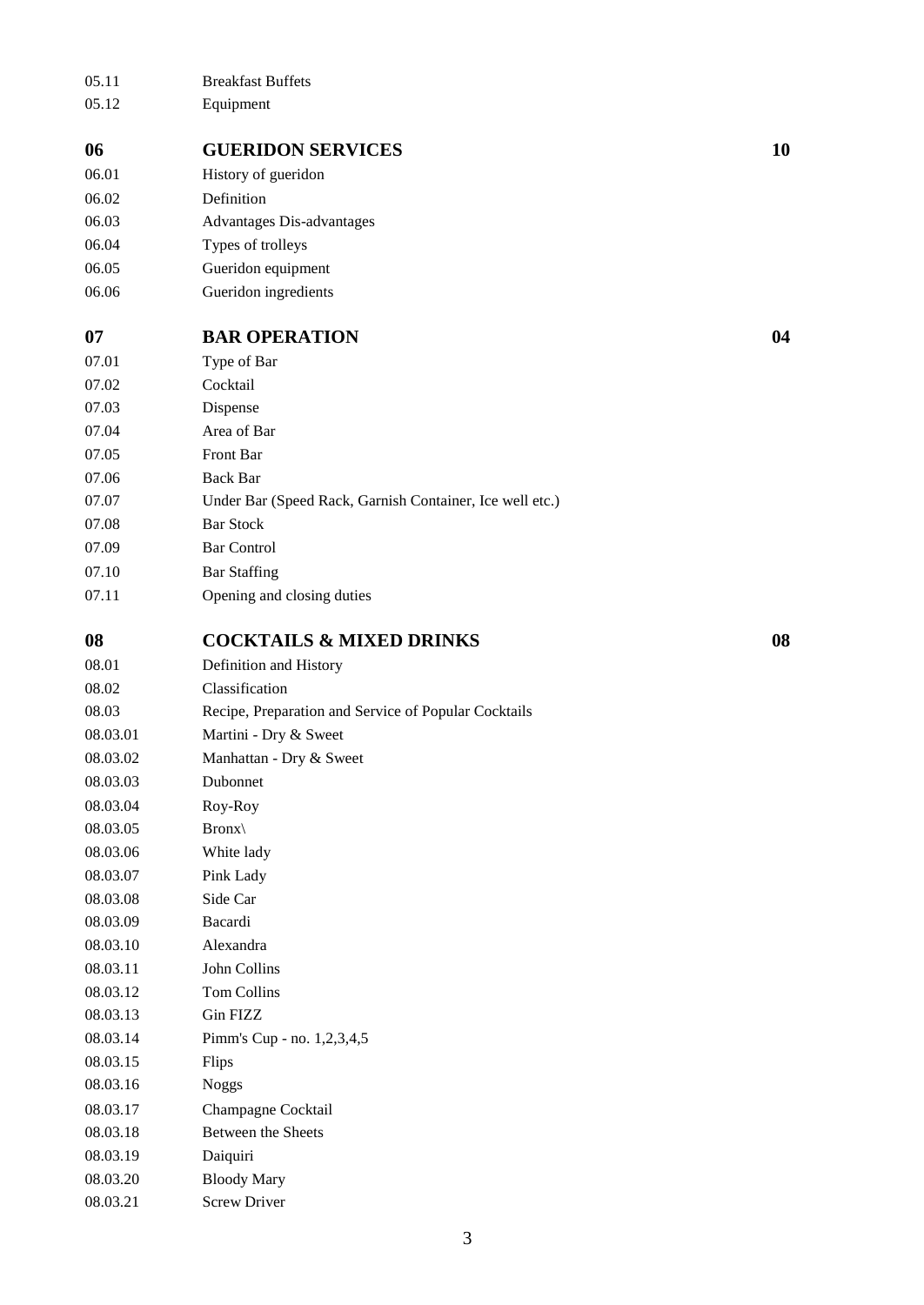| 08.03.22 | Tequilla Sunrise      |
|----------|-----------------------|
| 08.03.23 | Gin-Sling             |
| 08.03.24 | <b>Planters Punch</b> |
| 08.03.25 | Singapore Sling       |
| 08.03.26 | Pinacolada            |
| 08.03.27 | <b>Rusty Nail</b>     |
| 08.03.28 | R&R                   |
| 08.03.29 | <b>Black Russian</b>  |
| 08.03.30 | Margarita             |
| 08.03.31 | Gimlet - Dry & Sweet  |
| 08.03.32 | Cuba Libre            |
| 08.03.33 | Whisky Sour           |
| 08.03.34 | <b>Blue Lagoon</b>    |
| 08.03.35 | Harvery Wall Banger   |
| 08.03.36 | Bombay Cocktail       |
|          |                       |

# **09 KITCHEN STEWARDING 02**

09.02 Opportunities in Kitchen stewarding

09.04 Machine used for cleaning and polishing

#### **SCHEME OF EXAMINATION FOR FINAL EXAMINATION F.M.:80**

|       | Objective (selection type) 25% |     |
|-------|--------------------------------|-----|
| Short | answers                        | 25% |
| Long  | answer                         | 50% |

#### **Book Recommended**

09.01 Importance

09.05 Inventory

09.03 Record maintaining

| 1. Professional $F & B$ Service   |                          | H. Berberoglu         |
|-----------------------------------|--------------------------|-----------------------|
| 2. Manual for F & B Service       | $\overline{\phantom{0}}$ | <b>Sudhir Andrews</b> |
| 3. Professional Food and Beverage | <b>Contract</b>          | <b>Brian Verghese</b> |
| Services Management               |                          |                       |
| 4. Food & Beverage Service        |                          | Dennis R. Lillicrap   |
|                                   |                          |                       |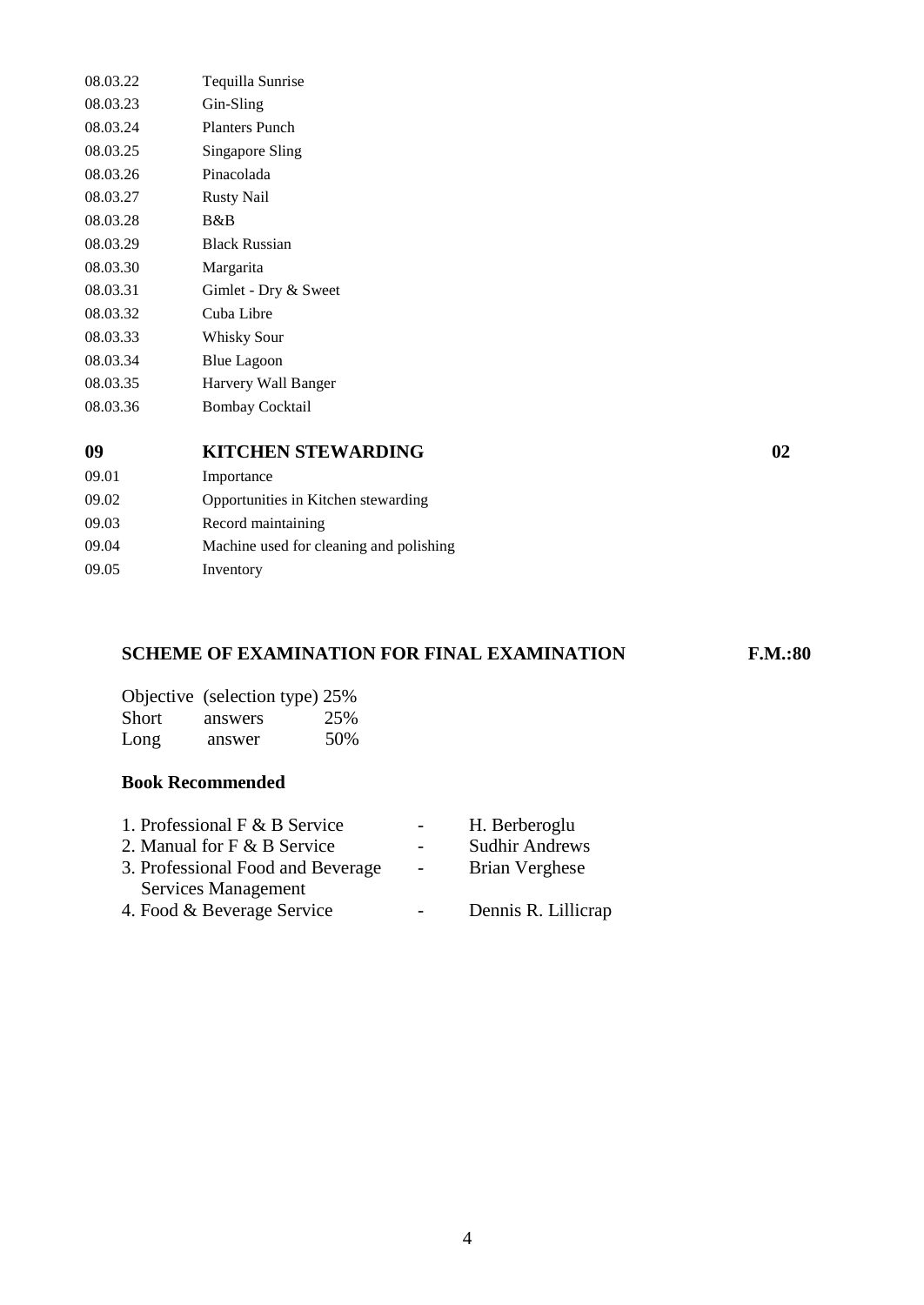# **FACILITY PLANNING**

Subject code 36503

No. of Periods in one Session 50

### **THEORY**

|    | No. of Periods    |                   |  |
|----|-------------------|-------------------|--|
|    |                   | per week          |  |
| L  | T                 | P/S               |  |
| 06 | $\mathbf{\Omega}$ | $\mathbf{\Omega}$ |  |

| <b>Full Marks</b>      | ٠ | 100 |  |
|------------------------|---|-----|--|
| <b>Final Marks</b>     |   | 80  |  |
| <b>Terminal Marks:</b> |   | 20  |  |

## **Rationale:**

- 1. Planning consideration
- 2. Architectural consideration
- 3. Design consideration
- 4. Star classification of Hotel

## **Objectives:**

- 1. Planning consideration
- 2. Architectural consideration
- 3. Design consideration
- 4. Star classification of Hotel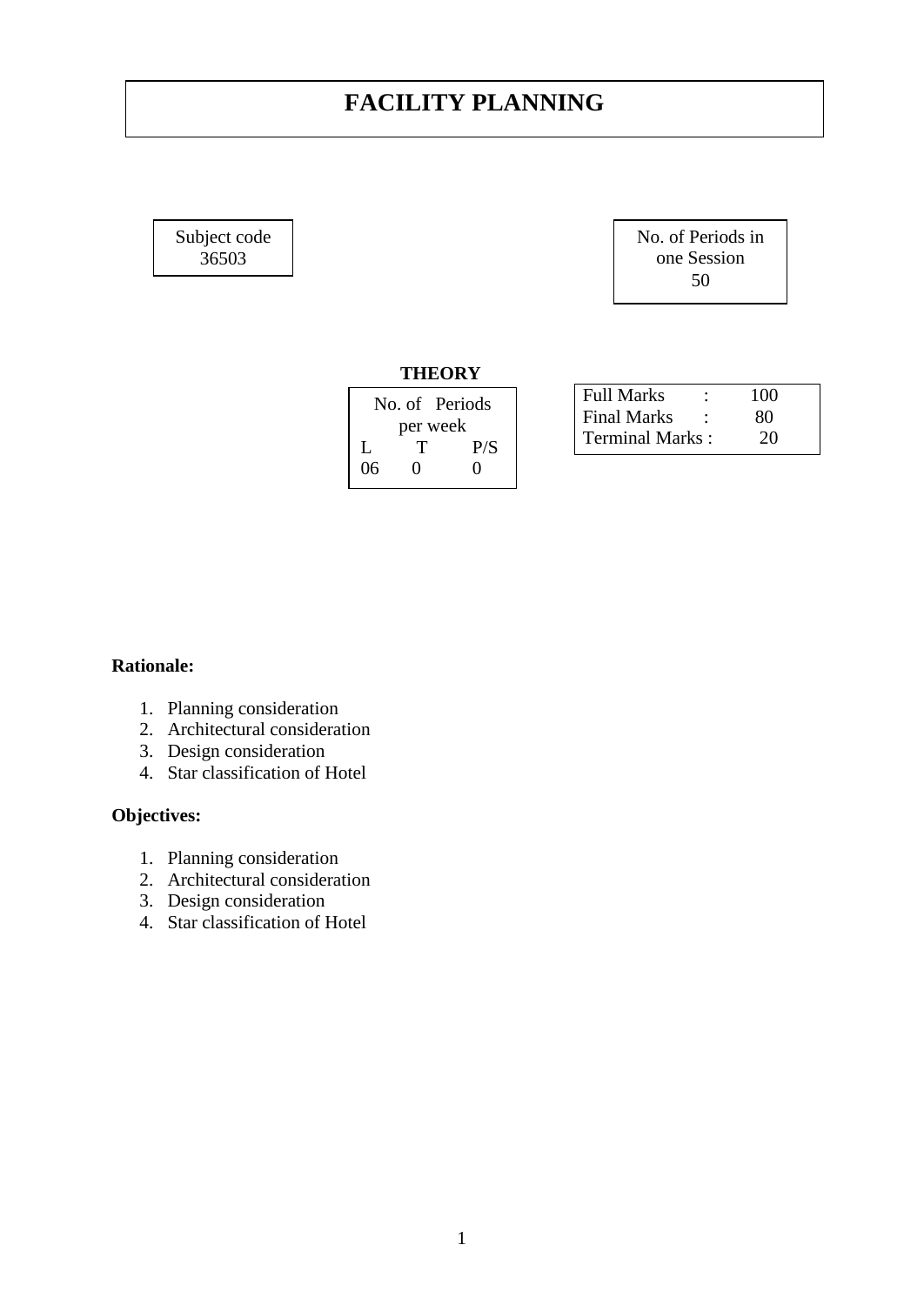| Sl. No.  | <b>Topic</b>                                                                                  | <b>Hours</b> |
|----------|-----------------------------------------------------------------------------------------------|--------------|
| 01       | <b>HOTEL DESIGN</b>                                                                           | 04           |
| 01.01    | Design Consideration                                                                          |              |
| 01.02    | <b>Attractive Appearance</b>                                                                  |              |
| 01.03    | <b>Efficient Plan</b>                                                                         |              |
| 01.04    | Good location                                                                                 |              |
| 01.05    | Suitable material                                                                             |              |
| 01.06    | Good workmanship                                                                              |              |
| 01.07    | Sound financing                                                                               |              |
| 01.08    | <b>Competent Management</b>                                                                   |              |
| 02       | <b>FACILITIES PLANNING</b>                                                                    | 02           |
| 02.00.01 | The systematic layout planning pattern                                                        |              |
| 02.01    | <b>Planning consideration</b>                                                                 | 03           |
| 02.01.01 | Flow process & Flow diagram                                                                   |              |
| 02.01.02 | Procedure for determining space considering the guiding factors for guest room/public         |              |
|          | facilities, support facilities & services, hotel administration, internal roads/budget        |              |
|          | hotel/5 star hotel                                                                            |              |
| 02.02    | <b>Architectural consideration</b>                                                            | 05           |
| 02.02.01 | Difference between carpet area plinth area and super built area, their relationships, reading |              |
|          | of blue print (plumbing, electrical, AC, ventilation, FSI, FAR, public Areas)                 |              |
| 02.02.02 | Approximate cost of construction estimation                                                   |              |
| 02.02.03 | Approximate operating areas in budget type/5 star type hotel                                  |              |
|          | approximate other operating areas per guest room                                              |              |
| 03       | <b>STAR CLASSIFICATION OF HOTEL</b>                                                           | 04           |
| 03.01    | Criteria for star classification of hotel (Five, four, three, two, one & heritage)            |              |
| 04       | <b>KITCHEN</b>                                                                                | 04           |
| 04.01    | Equipment requirement for commercial kitchen, heating, gas/Electrical, cooling                |              |
|          | (for various catering establishment)                                                          |              |
| 04.02    | Developing Specification for various Kitchen equipments                                       |              |
| 04.03    | Planning of various supporting services (pot wash, wet grinding, chef room, larder, store     |              |
|          | and other staff facilities)                                                                   |              |
| 05       | KITCHEN LAY OUT & DESIGN                                                                      | 10           |
| 05.01    | Principles of kitchen layout and design                                                       |              |
| 05.02    | Areas of the various kitchens with recommended dimension                                      |              |
| 05.03    | Factors that affect kitchen design                                                            |              |
| 05.04    | Placement of equipment                                                                        |              |
| 05.05    | Flow of work                                                                                  |              |
| 05.06    | Space allocation                                                                              |              |
| 05.07    | Kitchen equipment, manufacturers and selection                                                |              |
| 05.08    | Layout of commercial kitchen (type, drawing a layout of a Commercial Kitchen)                 |              |
| 05.09    | Budgeting for kitchen equipment                                                               |              |
| 06       | KITCHEN STEWARDING LAYOUT AND DESIGN                                                          | 04           |
| 06.01    | Importance of kitchen stewarding                                                              |              |
| 06.02    | Kitchen stewarding department layout and design                                               |              |
| 06.03    | Equipment found in kitchen stewarding department                                              |              |
|          |                                                                                               |              |
| 07       | STORES - LAYOUT AND DESIGN                                                                    | 04           |
| 07.01    | Stores layout and planning (dry, cold and bar)                                                |              |
| 07.02    | Various equipment of the stores work flow in stores                                           |              |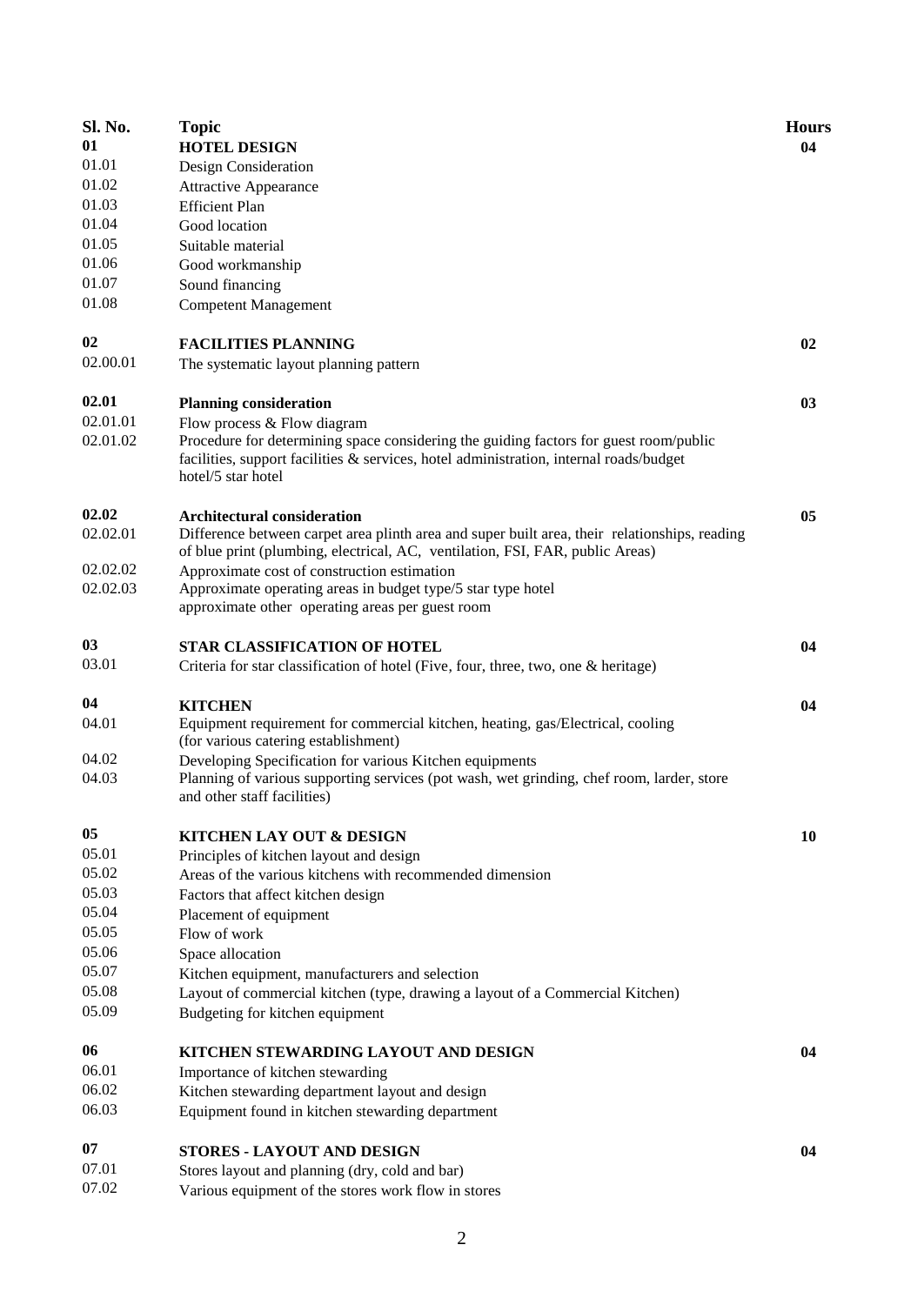| 08        | <b>ENERGY CONSERVATION</b>                                             | 02 |
|-----------|------------------------------------------------------------------------|----|
| 08.01     | Necessity for energy conservation                                      |    |
| 08.02     | Methods of conserving energy in different area of operation of a hotel |    |
| 08.03     | Developing and implementing energy conservation program for a hotel    |    |
| 09        | <b>CAR PARKING</b>                                                     | 01 |
| 09.01     | Calculation of park area for different types of hotels                 |    |
| <b>10</b> | PLANNING FOR PHYSICALLY CHALLENGED                                     | 01 |
| 11        | <b>PROJECT MANAGEMENT</b>                                              | 06 |
| 11.01     | Introduction to Network analysis                                       |    |
| 11.02     | Basic rules and procedure for network analysis]                        |    |
| 11.03     | C.P.M and PERT                                                         |    |
| 11.04     | Comparison of CPM and PERT                                             |    |
| 11.05     | Classroom exercises                                                    |    |
| 11.06     | Network crashing determining crash cost, normal cost                   |    |
|           |                                                                        |    |

# **SCHEME OF EXAMINATION FOR FINAL EXAMINATION F.M.: 80**

|       | Objective (selection type) | 25%        |
|-------|----------------------------|------------|
| Short | answers                    | <b>25%</b> |
| Long  | answer                     | 50%        |

# **Book Recommended**

| 1. Hotel Facility Planning     | Tarun Bansal           |
|--------------------------------|------------------------|
| $2\pi$ Uotal Facility Dlanning | Loffory $\Gamma$ Clork |

2. Hotel Facility Planning **Facility Planning** Facility Planning **Facility** Planning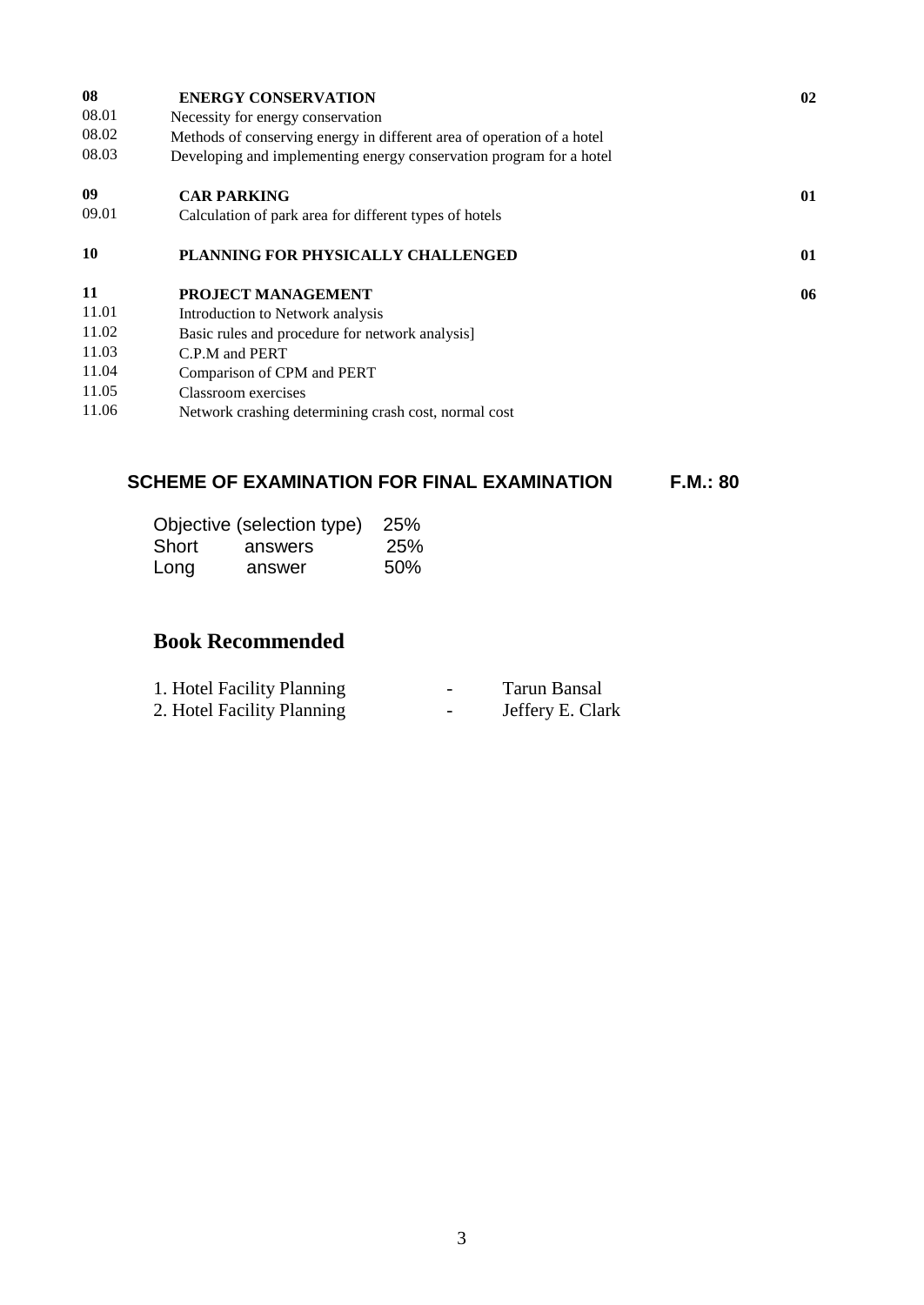# **FOOD & BEVERAGE CONTROLS**

Subject code **36504**

No. of Periods in one Session 60

> $80$  $20$

#### **THEORY**

| No. of Periods |          | Full Marks : 100 |                 |      |
|----------------|----------|------------------|-----------------|------|
|                | per week |                  | Final Marks :   | - 80 |
|                |          | P/S              | Terminal Marks: | 2(   |
| 06             |          |                  |                 |      |
|                |          |                  |                 |      |

## **Rationale:**

- 1. Food Cost Control<br>2. Purchase Control
- Purchase Control
- 3. Receiving Control
- 4. Control Cycle
- 5. Storing & Issuing Control

## **Objectives:**

- 1. Food Cost Control
- 2. Purchase Control
- 3. Receiving Control
- 4. Control Cycle
- 5. Storing & Issuing Control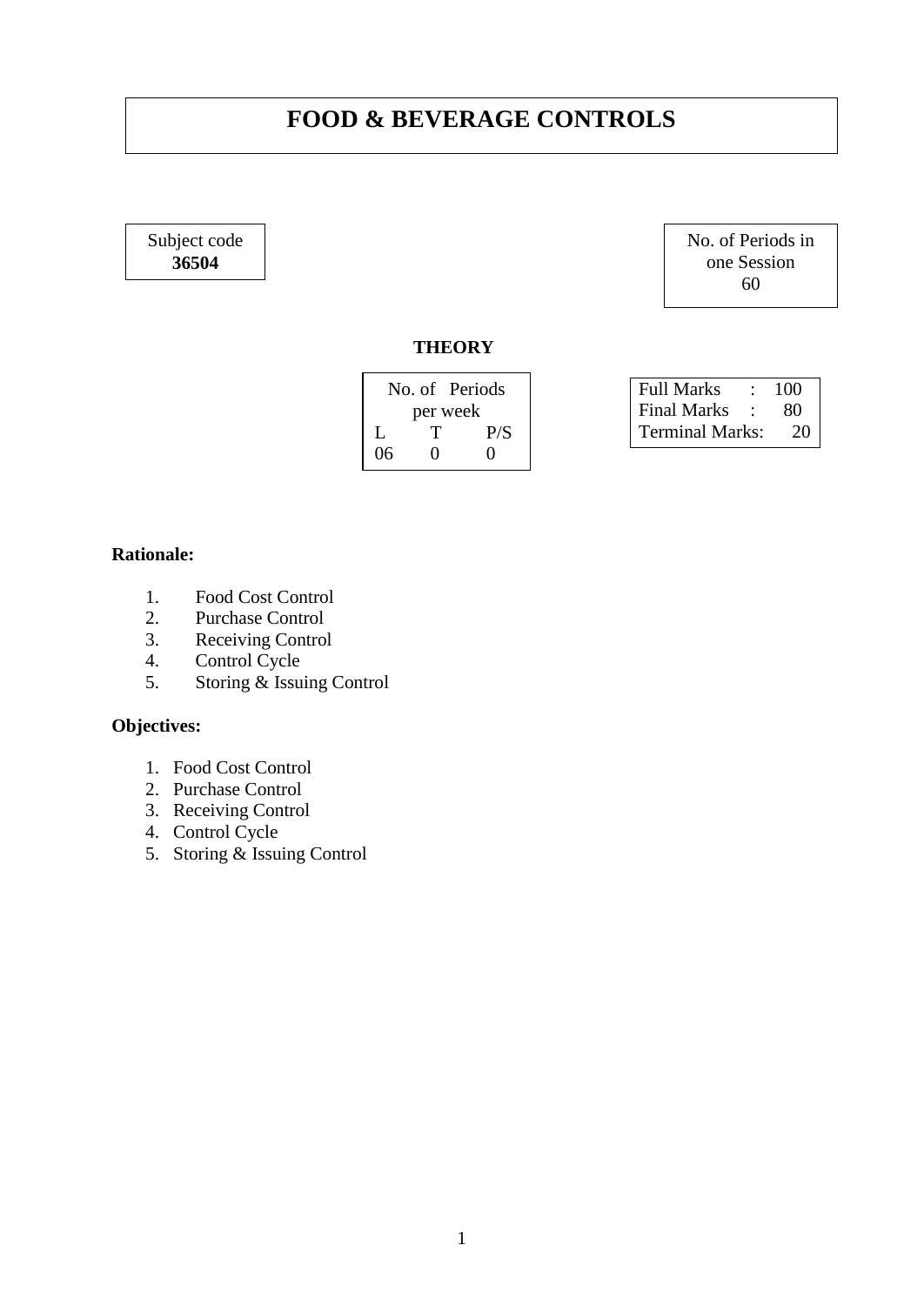#### **01 FOOD COST CONTROL (04)**

| 01.01.        | Introduction to Cost Control |  |
|---------------|------------------------------|--|
| <b>_∩1_∩^</b> | Dofine                       |  |

01.02. Define Cost Control

01.03 The Objectives and Advantages of Cost Control

### **02 FOOD CONTROL CYCLE (12)**

- 02.01 Purchasing Control
- 02.02 Aims of Purchasing Policy
- 02.03 Job Description of Purchase Manager/Personnel
- 02.04 Types of Food Purchase
- 02.05 Quality Purchasing
- 02.06 Food Quality Factors for different commodities
- 02.07 Definition of Yield
- 02.08 Definition of Standard Purchase Specification
- 02.09 Advantages of Standard Yield and Standard Purchase Specification
- 02.10 Purchasing Procedure
- 02.11 Different Methods of Food Purchasing
- 02.12 Sources of Supply
- 02.13 Methods of Purchasing in Hotels
- 02.14 Purchase Order Forms
- 02.15 Economic Order Quantity
- 02.16 Practical Problems

### **03- RECEIVING CONTROL: (08)**

- 03.01 Aims of Receiving
- 03.02 Job Description of Receiving Clerk/Personnel
- 03.03 Equipment required for receiving
- 03.04 Documents by the Supplier (including format)
- 03.05 Delivery Notes
- 03.06 Bills/Invoices
- 03.07 Credit Notes
- 03.08 Records maintained in the Receiving Department
- 03.09 Goods Received Book
- 03.10 Daily Receiving Report
- 03.11 Meat Tags
- 03.12 Receiving Procedure
- 03.13 Blind Receiving
- 03.14 Assessing the performance and efficiency of receiving department
- 03.15 Frauds in the Receiving Department

## **04 STORING & ISSUING CONTROL (20)**

- 04.01 Storing Control
- 04.02 Aims of Store Control
- 04.03 Job Description of Food Store Room Clerk/personnel
- 04.04 Conditions of facilities and equipment
- 04.05 Arrangements of Food
- 04.06 Location of Storage Facilities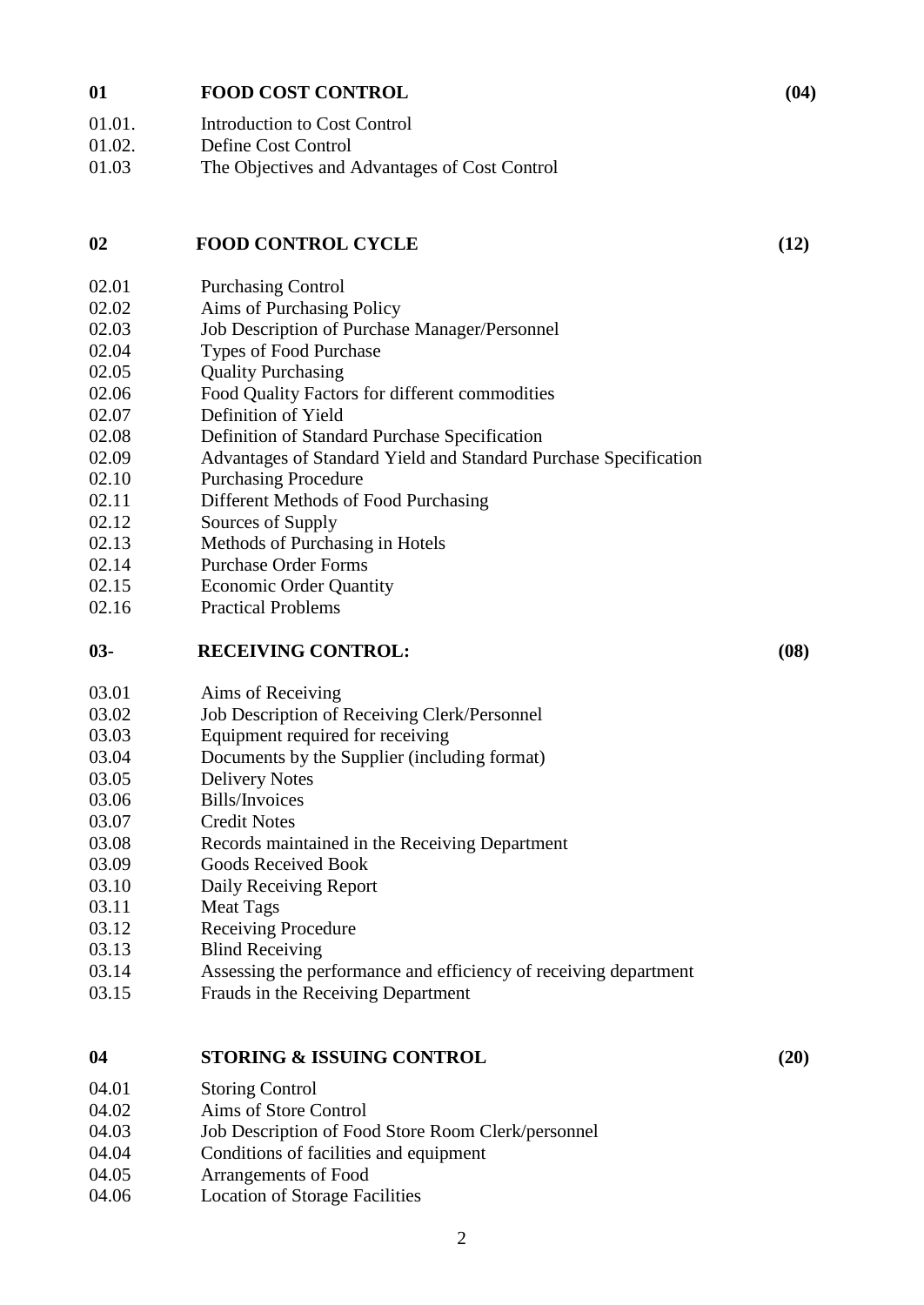| 04.07 | Security                                    |
|-------|---------------------------------------------|
| 04.08 | <b>Stock Control</b>                        |
| 04.09 | Two types of foods received – direct stores |
|       | (Perishables/non-perishables)               |
| 04.10 | <b>Stock Records Maintained Bin Cards</b>   |
|       | (Stock Record Cards/Books)                  |
| 04.11 | <b>Issuing Control</b>                      |
| 04.12 | Requisitions                                |
| 04.13 | <b>Transfer Notes</b>                       |
| 04.14 | Perpetual Inventory Method                  |
| 04.15 | Monthly Inventory/Stock Taking              |
| 04.16 | <b>Pricing of Commodities</b>               |
| 04.17 | <b>Stock levels</b>                         |
| 04.18 | <b>Practical Problems</b>                   |
| 04.19 | Hygiene & Cleanliness of area               |

#### **05 PROUCTION CONTROL (06)**

| 05.01    | Aims and Objectives                                        |
|----------|------------------------------------------------------------|
| 05.02    | Forecasting                                                |
| 05.03    | Definition of Standards (Quality & Quantity)               |
| 05.03.01 | Standard Recipe (Definition, Objectives and various tests) |
|          |                                                            |

- 05.03.02 Standard Portion Size (Definition, Objectives and equipment used)
- 05.03.03 Standard Portion Cost (Objectives & Cost Cards)

#### **06 SALES CONTROL (10)**

| 06.01 | Sales – ways of expressing selling, determining sales price, Calculation |
|-------|--------------------------------------------------------------------------|
|       | of selling price, factors to be considered while fixing selling price    |
| 06.02 | Matching costs with sales                                                |
| 06.03 | Billing procedure – cash and credit sales                                |

06.04 Cashier's Sales summary sheet

# **SCHEME OF EXAMINATION FOR FINAL EXAMINATION F.M.: 80**

|       | Objective (selection type) 25% |     |
|-------|--------------------------------|-----|
| Short | answers                        | 25% |
| Long  | answer                         | 50% |

#### **Book Recommended**

| 1. $F & B$ Control | $\overline{\phantom{0}}$ | <b>Sudhir Andrews</b> |
|--------------------|--------------------------|-----------------------|
| 2. $F & B$ Control | $\overline{\phantom{0}}$ | Rakesh Puri           |
|                    |                          |                       |

3. F & B Control - Vioza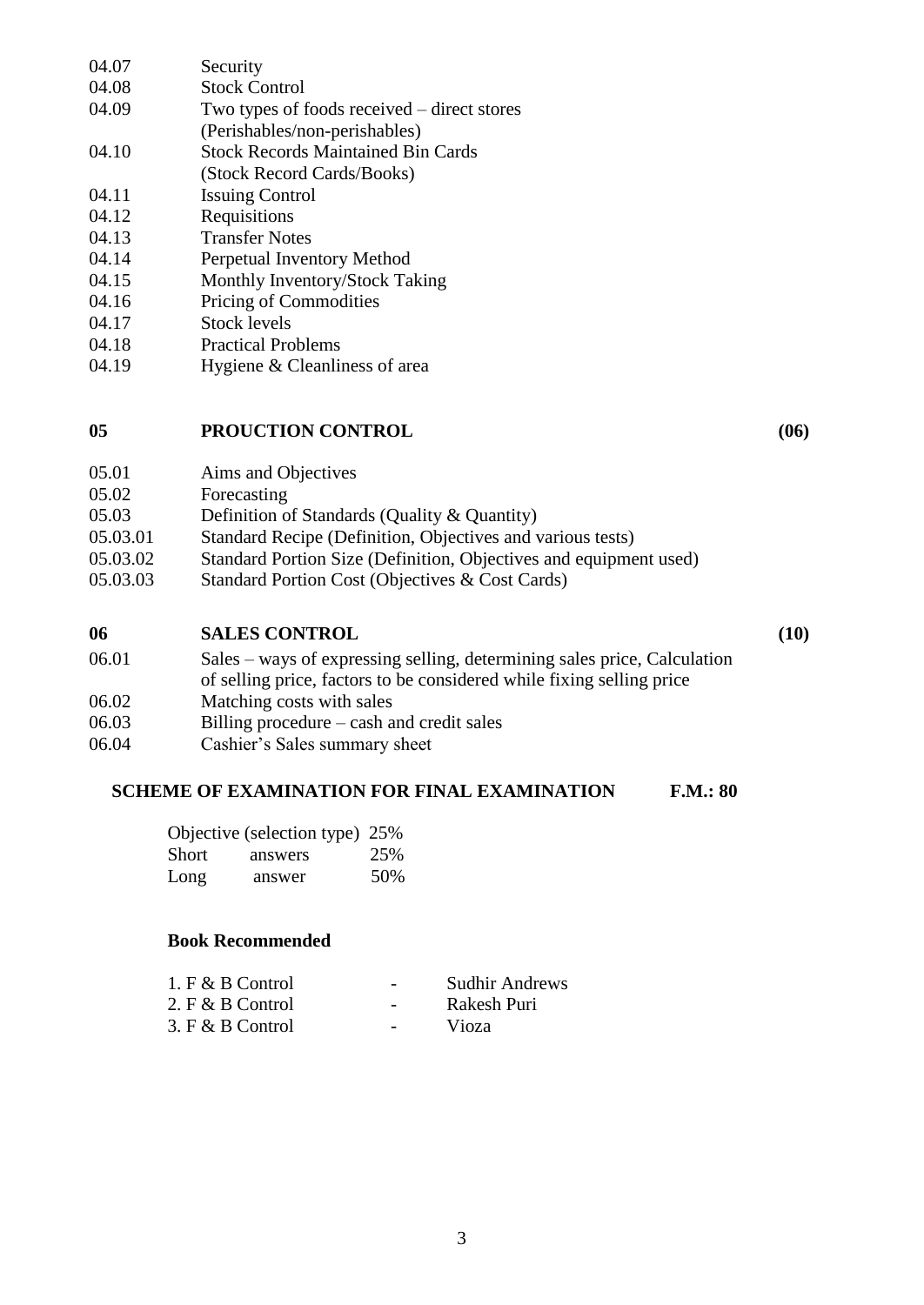# **FINANCIAL MANAGEMENT**

Subject code **36505**

No. of Periods in one Session **70**

# **THEORY**

| No. of Periods |   |     |
|----------------|---|-----|
| per week       |   |     |
| L              | Τ | P/S |
| 06             | o | o   |

Full Marks : 100 Final Marks : 80 Terminal Marks : 20

## **Rationale:**

- 1. Techniques of Financial Analysis
- 2. Limitation of Financial Analysis
- 3. Meaning of Cash flow statement
- 4. Meaning of Funds flow statement
- 5. Classification of Ratios

#### **Objectives:**

- **1.** Techniques of Financial Analysis
- **2.** Limitation of Financial Analysis
- **3.** Meaning of Cash flow statement
- **4.** Meaning of Funds flow statement
- **5.** Classification of Ratios

| Sl. No.      | <b>Topic</b>                                           | <b>Hours</b> |
|--------------|--------------------------------------------------------|--------------|
| $\mathbf{0}$ | <b>FINANCIAL MANAGEMENT MEANING &amp; SCOPE</b>        | 06           |
| 01.01        | Meaning of business finance                            |              |
| 01.02        | Meaning of financial management                        |              |
| 01.03        | Objectives of financial management                     |              |
| 02           | <b>FINANCIAL STATEMENT ANALYSIS AND INTERPRETATION</b> | 10           |
| 02.01        | Meaning and types of financial statements              |              |
| 02.02        | Techniques of financial analysis                       |              |
| 02.03        | Limitations of financial analysis                      |              |
| 02.04        | Practical problems                                     |              |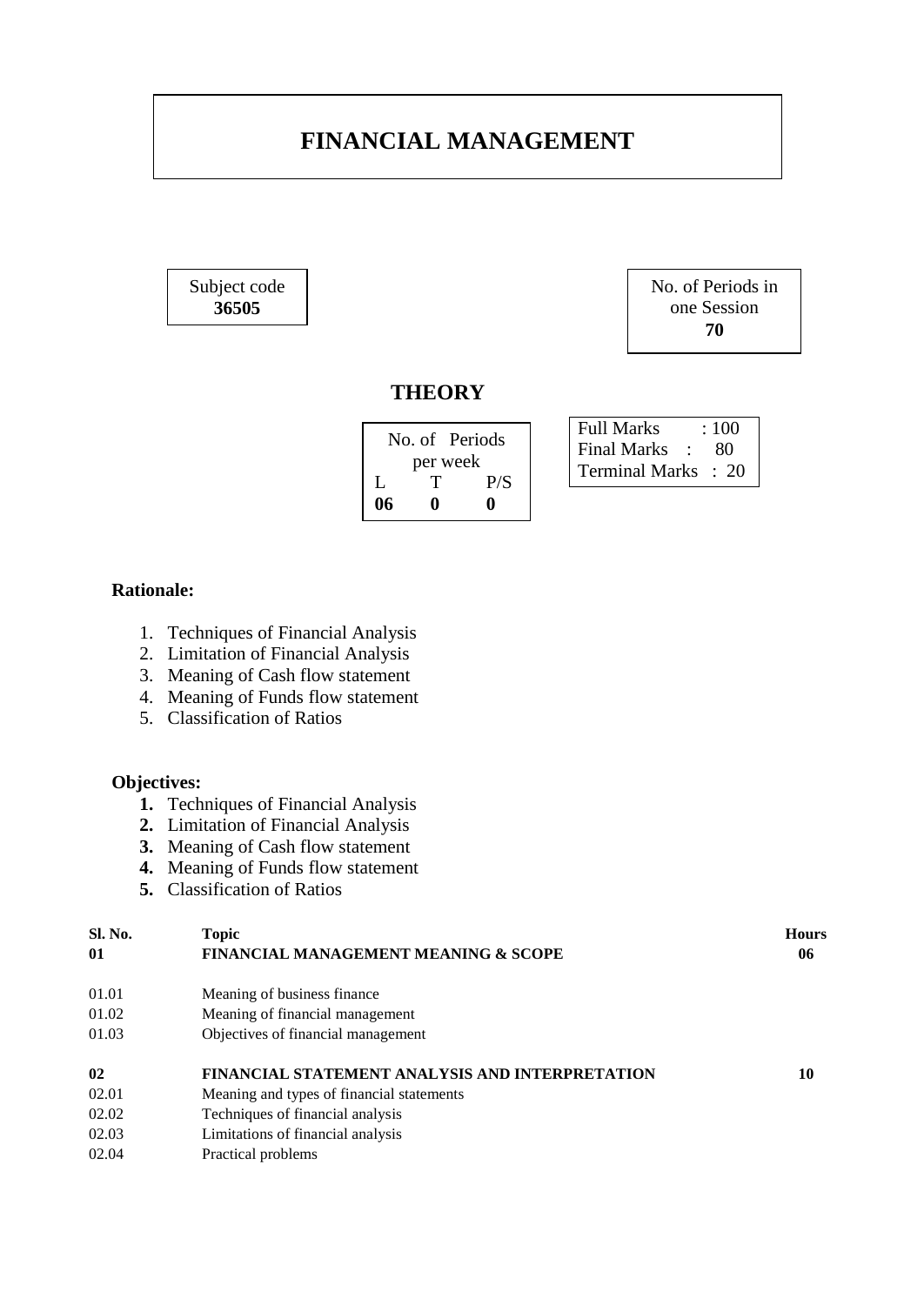| 03    | <b>RATIO ANALYSIS</b>                                                                   | 15 |
|-------|-----------------------------------------------------------------------------------------|----|
| 03.01 | Meaning of ratio                                                                        |    |
| 03.02 | Classification of ratios                                                                |    |
| 03.03 | Profitability ratios                                                                    |    |
| 03.04 | Turnover ratios                                                                         |    |
| 03.05 | Financial ratios                                                                        |    |
| 03.06 | Du Pont Control Chart                                                                   |    |
| 03.07 | <b>Practical Problems</b>                                                               |    |
| 04    | <b>FUNDS FLOW ANALYSIS</b>                                                              | 12 |
| 04.01 | Meaning of funds flow statement                                                         |    |
| 04.02 | Uses of funds flow statement                                                            |    |
| 04.03 | Preparation of funds flow statement                                                     |    |
| 04.04 | Treatment of provision for taxation and proposed dividends (as non-current liabilities) |    |
| 04.05 | Practical problems                                                                      |    |
| 05    | <b>CASH FLOW ANALYSIS</b>                                                               | 12 |
| 05.01 | Meaning of cash flow statement                                                          |    |
| 05.02 | Preparation of cash flow statement                                                      |    |
| 05.03 | Difference between cash flow and funds flow analysis                                    |    |
| 05.04 | Practical problems                                                                      |    |
| 06    | <b>FINANCIAL PLANNING MEANING &amp; SCOPE</b>                                           | 07 |
| 06.01 | Meaning of Financial Planning                                                           |    |
| 06.02 | Meaning of Financial Plan                                                               |    |
| 06.03 | Capitalisation                                                                          |    |
| 06.04 | <b>Practical Problems</b>                                                               |    |
| 07    | <b>CAPITAL STRUCTURE</b>                                                                | 08 |
| 07.01 | Meaning of Capital Structure                                                            |    |
| 07.02 | Factors determining capital structure                                                   |    |
| 07.03 | Point of indifference                                                                   |    |
| 07.04 | Practical problems                                                                      |    |
|       |                                                                                         |    |

# **SCHEME OF EXAMINATION FOR FINAL EXAMINATION F.M.: 80**

|       | Objective (selection type) 25% |     |
|-------|--------------------------------|-----|
| Short | answers                        | 25% |
| Long  | answer                         | 50% |

| 1. Financial Management          | $\sim$                   | I.M.Pandey              |
|----------------------------------|--------------------------|-------------------------|
| 2. Financial Accounting          | $\sim$                   | S.P.Jain                |
| 3. Financial Accounting for Mgt. | $\overline{\phantom{0}}$ | Neelakantan Ramchandran |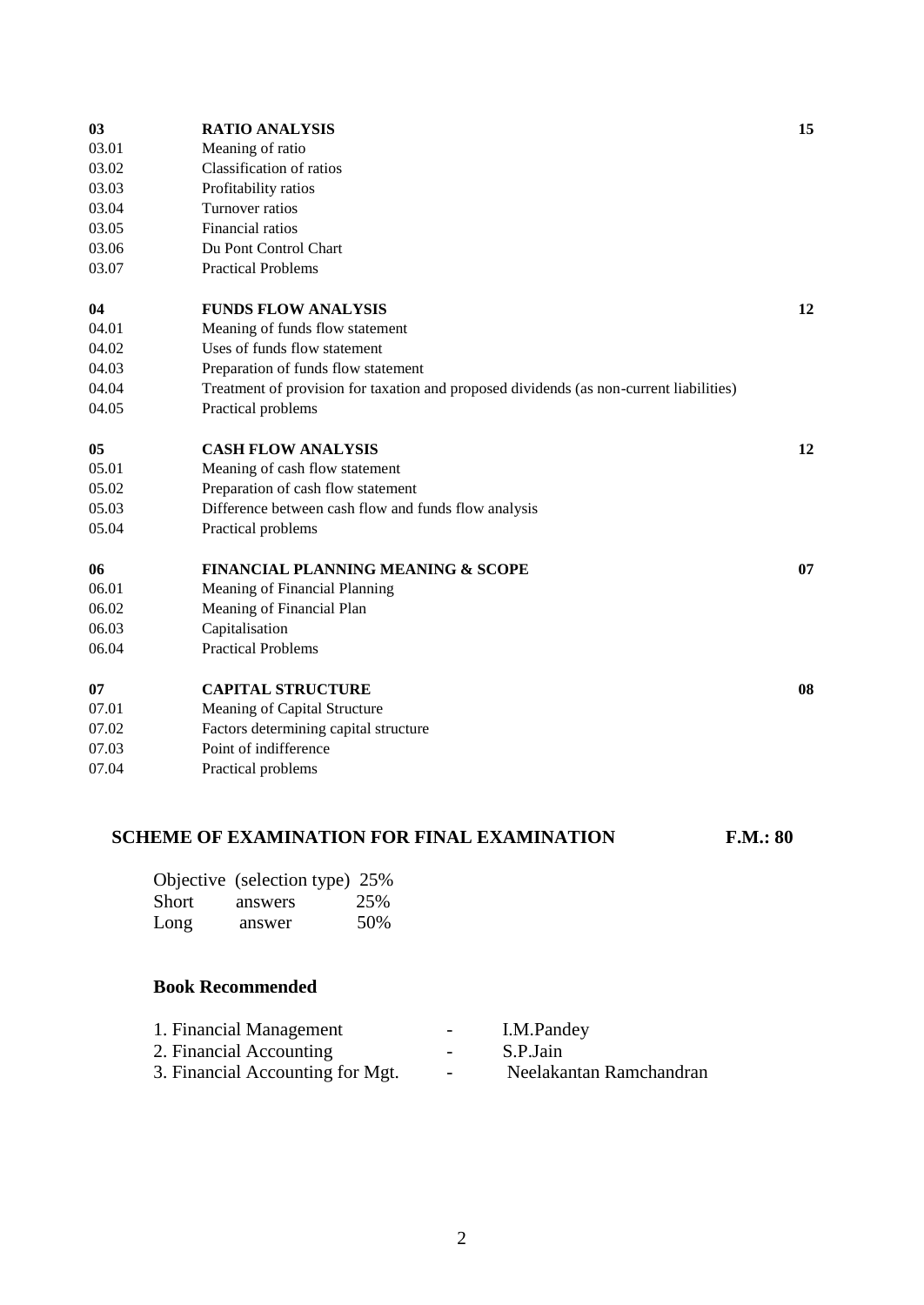# **ADVANCE FOOD PRODCUCTION OPERATION**

Subject code **36506**

No. of Periods In one Session 100

# **Practical**

| No. of Periods |   |     |
|----------------|---|-----|
| per week       |   |     |
| L              | T | P/S |
| 08             | o | o   |

| <b>Full Marks</b> | :100 |
|-------------------|------|
| External Marks    | : 80 |
| Internal Marks    | : 20 |

## **Rationale:**

- (1) Introduction to Larder Work
- (2) Equipments used in Larder
- (3) Introduction to Sausage
- (4) Cuts of Ham, Bacon & Gammon
- (5) Preparation of Quenelles, Parfaits and Roulades

### **Objectives:**

- (1) Introduction to Larder Work
- (2) Equipments used in Larder
- (3) Introduction to Sausage
- (4) Cuts of Ham, Bacon & Gammon
- (5) Preparation of Quenelles, Parfaits and Roulades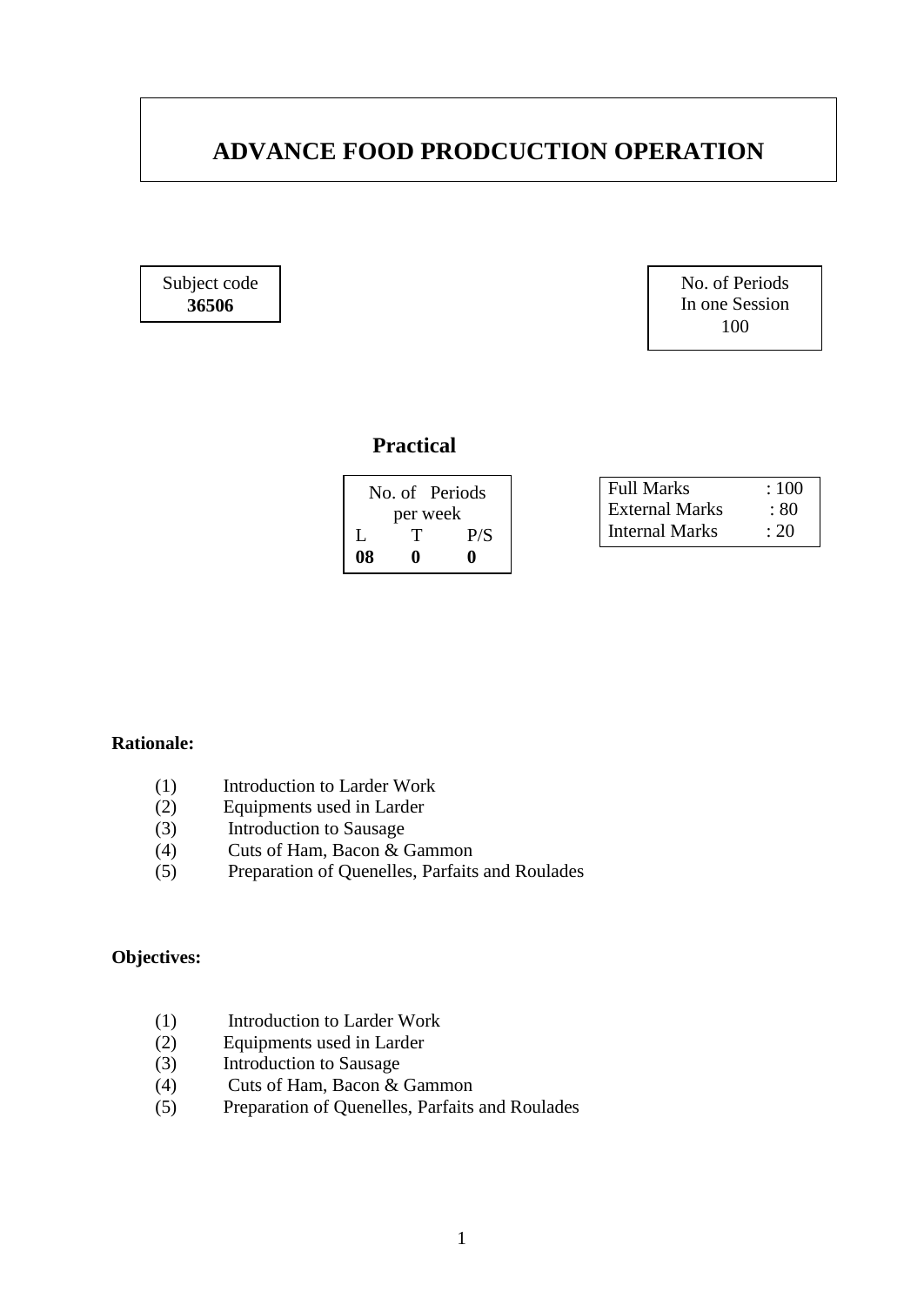| S. No. | <b>Topic</b>                                                             | Hours |
|--------|--------------------------------------------------------------------------|-------|
|        | Three course menus to be formulated feature in International<br>cuisines |       |
|        | <b>FRENCH</b>                                                            | 40%   |
| 2      | ORIENTAL a) Chinese b) Thai                                              | 20%   |
| 3      | ITALY, GERMANY, SPAIN, GREECE, MEXICAN,<br>MEDITERANIAN AND LEBANESE     | 40%   |

# **SUGGESTED MENUS FRENCH**

|                | FRENCH                         |
|----------------|--------------------------------|
| <b>MENU 01</b> | Consomme Carmen                |
|                | <b>Poulet Saute Chasseur</b>   |
|                | Pommes Loretta                 |
|                | <b>Haricots Verts</b>          |
|                | Salade de Betterave            |
|                | <b>Brioche</b>                 |
|                | Baba au Rhum                   |
| <b>MENU02</b>  | <b>Bisque D'ecrevisse</b>      |
|                | Escalope De Veau Viennoise     |
|                | Pommes batailles               |
|                | Courge Provencale              |
|                | Epinards au Gratin             |
| <b>MENU 03</b> | Crème Du Barry                 |
|                | Dame De Saumon Grille          |
|                | Sauce paloise                  |
|                | <b>Pommes Fondant</b>          |
|                | Petits Pois A La Flamande      |
|                | <b>French Bread</b>            |
|                | <b>Tarte Tartin</b>            |
| <b>MENU 04</b> | <b>Veloute Dame Blanche</b>    |
|                | cote De Porc Charcuterie       |
|                | Pommes De Terre A La Crème     |
|                | Carottes Clce Au Gingembre     |
|                | Salade Verte                   |
|                | Harlequin Bread                |
|                | <b>Chocolate Cream Puffs</b>   |
| <b>MENU 05</b> | Cabbage Chowder                |
|                | Poulet A La Rex                |
|                | Pommes Marguises               |
|                | Ratatouille                    |
|                | Salade De Carottees Et Celeris |
|                | Clover Leaf Bread              |
|                | <b>Savarin Des Fruits</b>      |
| <b>MENU 06</b> | <b>Barquettes Assortis</b>     |
|                | <b>Stroganoff De Boeuf</b>     |
|                | <b>Pommes Persilles</b>        |
|                | Salade De Chou-Cru             |
|                | Garlic Rolls                   |
|                | Crepe Suzette                  |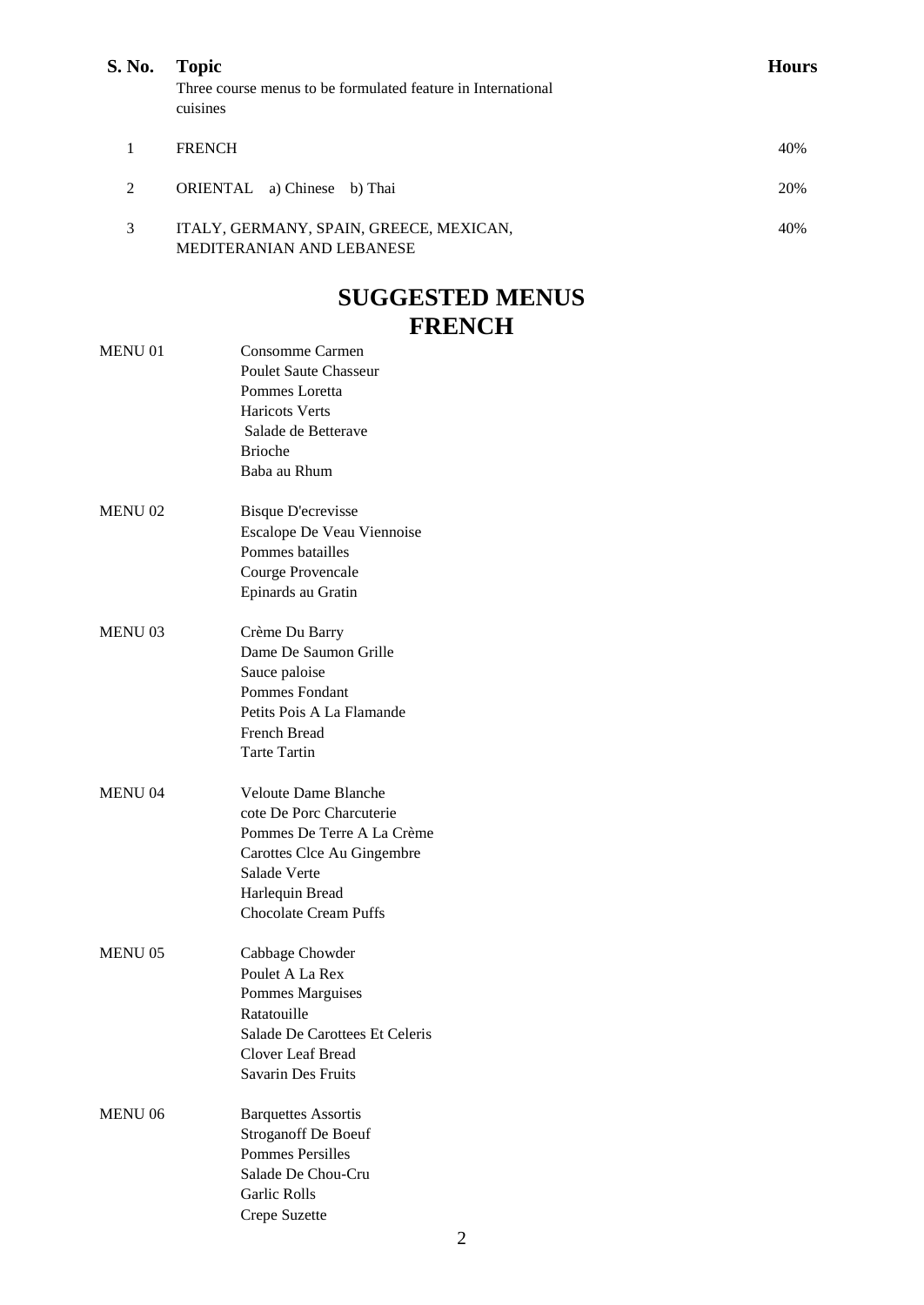| <b>MENU 07</b> | Duchesse Nantua                              |
|----------------|----------------------------------------------|
|                | Poulet Maryland                              |
|                | <b>Croquette Potatoes</b>                    |
|                | Salade Nicoise                               |
|                | <b>Brown Bread</b>                           |
|                | Pate Des Pommes                              |
|                |                                              |
| <b>MENU 08</b> | Kromeskies                                   |
|                | Filet De Sols Walweska                       |
|                | Pommes Marirati                              |
|                | <b>Bread Sticks</b>                          |
|                | Souffle Milanaise                            |
|                |                                              |
| <b>MENU 09</b> | Vol-Au-Vent De Volaille Et. Jambon           |
|                | <b>Homard Thermidor</b>                      |
|                | Salade Waldorf                               |
|                | Vienna Rolls                                 |
|                | Mousse Au Chocolat                           |
| <b>MENU</b> 10 | Crabe En Coquille                            |
|                | Quiche Lorraine                              |
|                | Salade de Viande                             |
|                | Pommes Parisienne                            |
|                | Foccacia                                     |
|                | Crème Brulee                                 |
|                |                                              |
| Plus 4 Buffets | Cold Buffet                                  |
|                | <b>Hot Continental</b>                       |
|                | <b>Indian Continental</b>                    |
|                |                                              |
|                |                                              |
|                | <b>CHINESE</b>                               |
| <b>MENU 01</b> |                                              |
|                | Prawn Ball Soup<br><b>Fried Wantons</b>      |
|                |                                              |
|                | Sweet & Sour Pork                            |
|                | Hakka Noddles                                |
| <b>MENU 02</b> | Hot & Sour soup                              |
|                | Beans Sickwan                                |
|                | Stir Fried Chicken & Peppers                 |
|                | <b>Chinese Fried Rice</b>                    |
|                |                                              |
| <b>MENU 03</b> | Sweet Corn Soup                              |
|                | Shao Mai                                     |
|                | Tung Po-Mutton                               |
|                | Yangchow Fried Rice                          |
| <b>MENU 04</b> |                                              |
|                | <b>Wanton Soup</b>                           |
|                | <b>Spring Rolls</b>                          |
|                | Stir Fried Beef & Celery<br>Chow Mein        |
|                |                                              |
| <b>MENU 05</b> | Prawns in Garlic Sauce                       |
|                | Fish Szechwan                                |
|                | Hot & Sour Cabbage<br><b>Steamed Noddles</b> |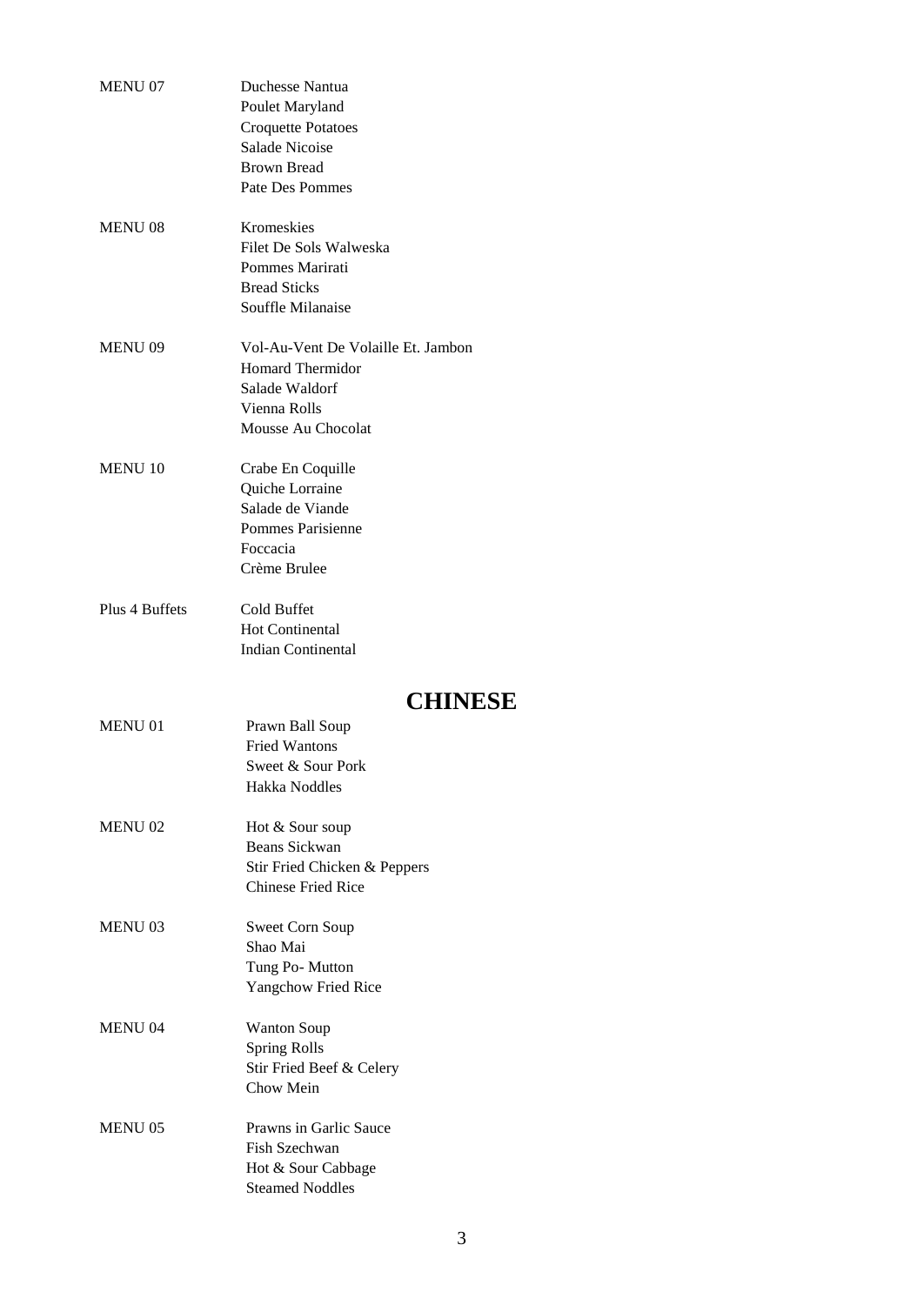# **INTERNATIONAL**

| <b>SPAIN</b>   | Gazpacho<br>Pollo En Pepitoria<br>Paella<br>Fritata De Patata<br>Pstel De Mazaana                                                                       |
|----------------|---------------------------------------------------------------------------------------------------------------------------------------------------------|
| <b>ITALY</b>   | Minestrone<br>Ravioli Arabeata<br>Fettocine Carbonara<br>Pollo Alla Cacciatore<br>Medazane Parmigiane<br>Grissini<br>Tiramisu                           |
| <b>GERMANY</b> | Linsensuppe<br>Sauerbaaten<br>Spantzale<br>German Potato Salad<br>Pumpernicklr<br>Apfel Strudel                                                         |
| U.K.           | Scotch Broth<br><b>Roast Beef</b><br>Yorkshire Pudding<br>Glazed Carrots & Turnips<br><b>Roast Potato</b><br>Yorkshire Curd Tart<br><b>Crusty Bread</b> |
| <b>GREECE</b>  | Soupe Avogolemeno<br>Moussaka A La Greque<br>Dolmas<br>Tzaziki<br><b>Baklava</b><br>Harlequin Bread                                                     |

## **BAKERY & PATISSERIE PRACTICALS**

# **MUST INCLUDE**

- Decorated Cakes
- Gateaux
- International Breads
- Sorbets, Parfaits
- Hot/Cold Desserts

#### **DEMONSTRATION OF:-**

- Charcuterie
- **-** Galantines
- Pate
- Terrines
- Mousselines

## **SCHEME OF EXAMINATION FOR FINAL EXAMINATION F.M.: 80**

Internal - 40% External - 60%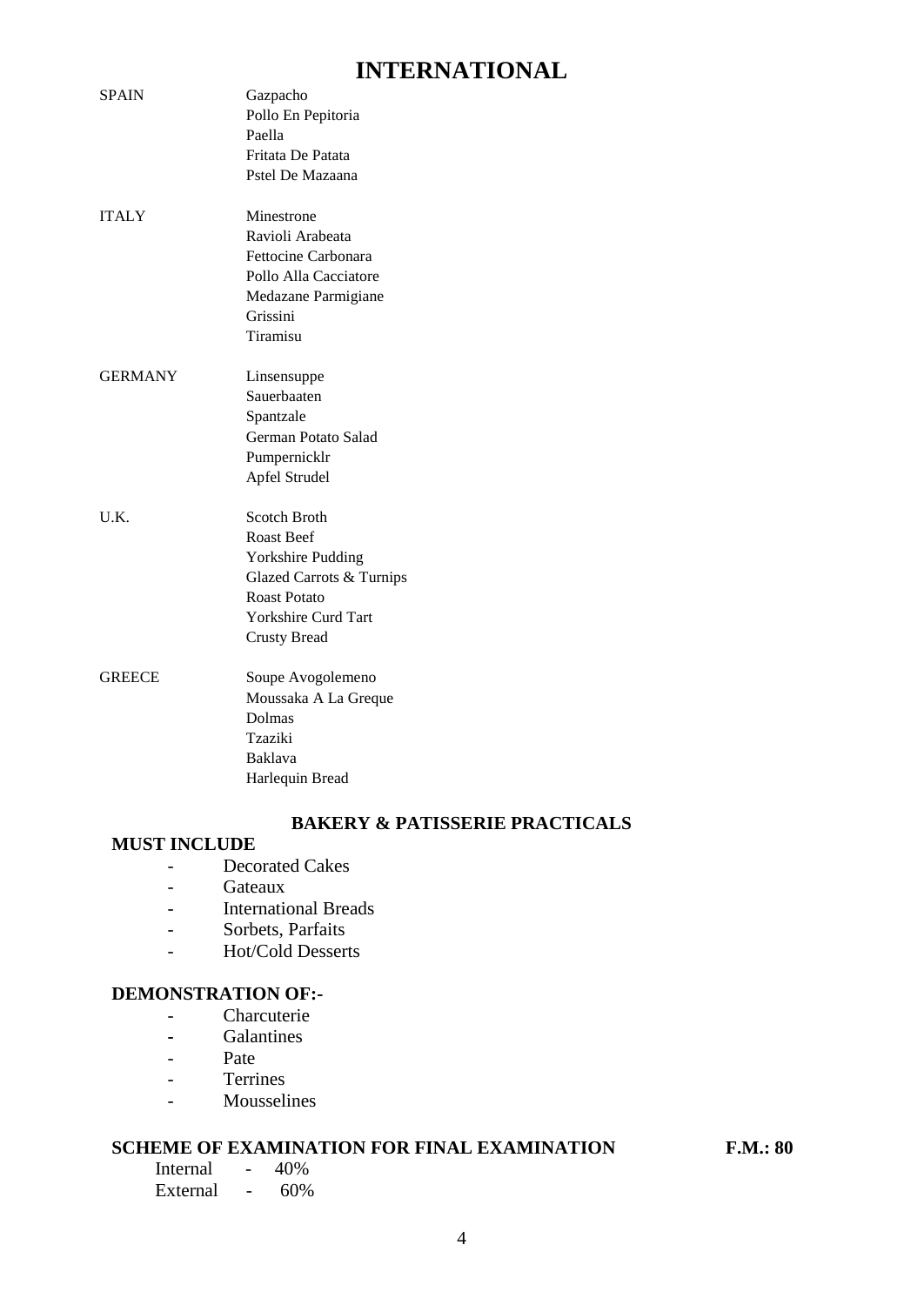| 1. Practical Cookery    | $\overline{\phantom{0}}$ | Foskett           |
|-------------------------|--------------------------|-------------------|
| 2. Best Chinese Cooking | -                        | Sanjeev Kapoor    |
| 3. Modern Cookery 2     | $\overline{\phantom{a}}$ | Thangam E. Philip |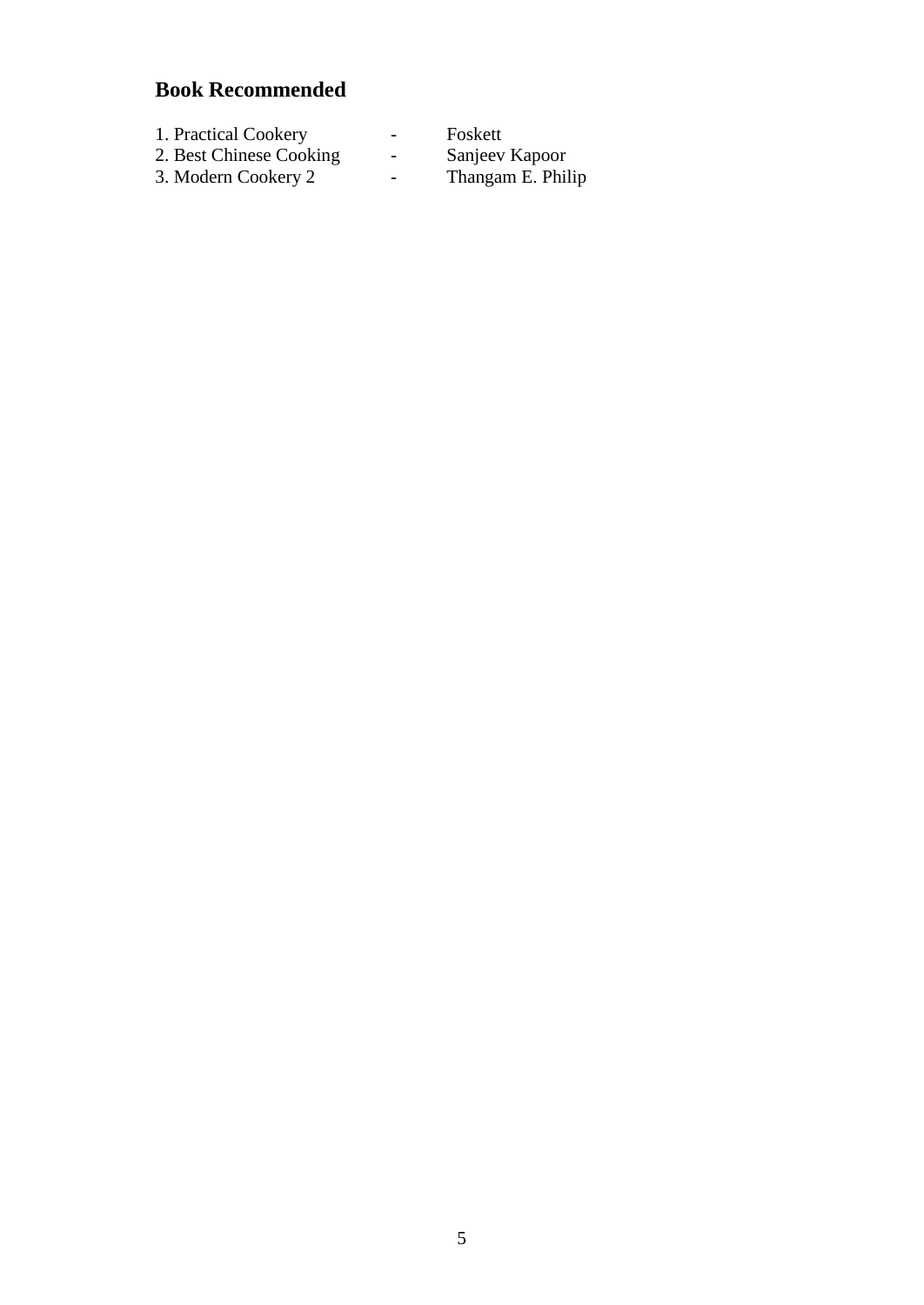# **ADVANCE FOOD & BEVERAGE OPERATION**

Subject code **36507**

No. of Periods In one Session **50**

#### **Practical**

|          | No. of Periods |     |
|----------|----------------|-----|
| per week |                |     |
| L        | T              | P/S |
| 04       | o              | o   |

| <b>Full Marks</b>     | ٠                | 50 |
|-----------------------|------------------|----|
| <b>External Marks</b> |                  | 40 |
| Internal Marks        | $\sim$ 100 $\pm$ | 10 |

#### **Rationale:**

- 1. Supervisory skills
- 2. Developing efficiency
- 3. Standard Operation Procedure
- 4. Supervising F&B outlets

## **Objective:**

- 1. Supervisory skills
- 2. Developing efficiency
- 3. Standard Operation Procedure
- 4. Supervising F&B outlets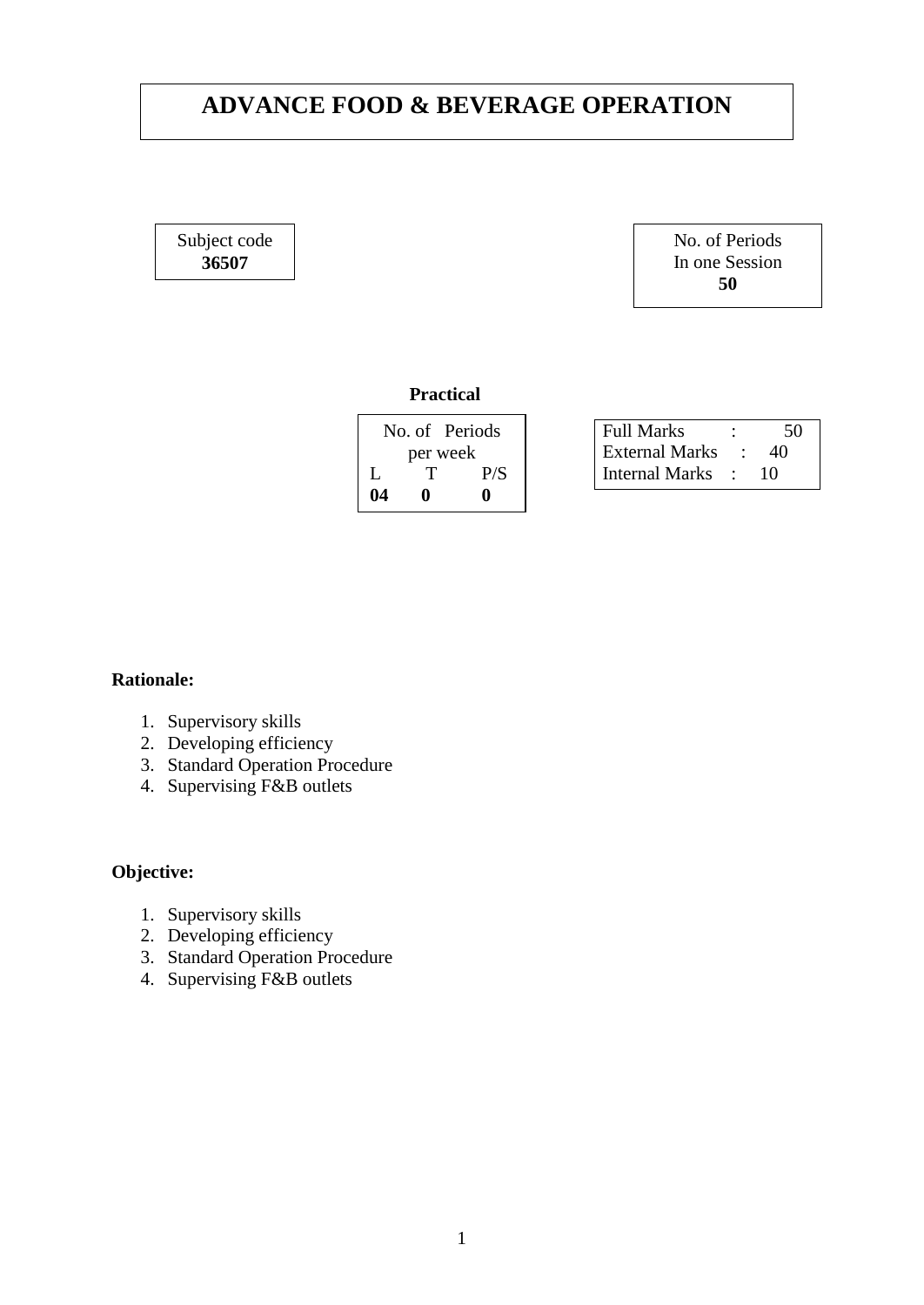| Sl.No. | <b>Topic</b>                                                      | <b>Hours</b> |
|--------|-------------------------------------------------------------------|--------------|
| 01     | PLANNING & OPERATING VARIOUS F&B OUTLET                           | 10           |
| 02     | <b>F &amp; B STAFF ORGANISATION</b>                               | 02           |
| 02.01  | Making of Duty Roster and writing job description & specification |              |
| 03     | <b>MANAGING F&amp;B OUTLET</b>                                    | 04           |
| 03.01  | <b>Supervising F&amp;B outlets</b>                                |              |
| 04     | <b>FUNCTION CATERING</b>                                          | 16           |
| 04.01  | Calculation of Space for Banquets, Banquet Menu & Service         |              |
| 05     | <b>FUNCTION CATERING BUFFETS</b>                                  | 10           |
| 05.01  | Setting of various types of Buffet                                |              |
| 06     | <b>GUERIDION SERVICE</b>                                          | 10           |
| 06.01  | Preparing items on Gueridon trolley                               |              |
| 06.02  | Crepe Suzette                                                     |              |
| 06.03  | Banana au Rhum                                                    |              |
| 06.04  | Peach Flambe                                                      |              |
| 06.05  | Rum Omlette                                                       |              |
| 06.06  | <b>Steak Diane</b>                                                |              |
| 06.07  | Pepper Steak                                                      |              |
| 07     | <b>BAR OPERATIONS</b>                                             | 04           |
| 07.01  | Designing and setting the bar for above sub-topics                |              |
| 08     | <b>COCKTAILS &amp; MIXED DRINKS</b>                               | 06           |
| 08.01  | Preparation of Cocktails                                          |              |
| 09     | <b>KITCHEN STEWARDING</b>                                         | 04           |
| 09.01  | <b>Using and Operating Machines</b>                               |              |
|        | <b>SCHEME OF EXAMINATION FOR FINAL EXAMINATION</b><br>F.M. : 40   |              |

| Internal | 40% |
|----------|-----|
| External | 60% |

| 1. F & B Operation    | - | <b>Sudhir Andrews</b> |
|-----------------------|---|-----------------------|
| 2. $F & B$ Management | - | <b>Bernard Davis</b>  |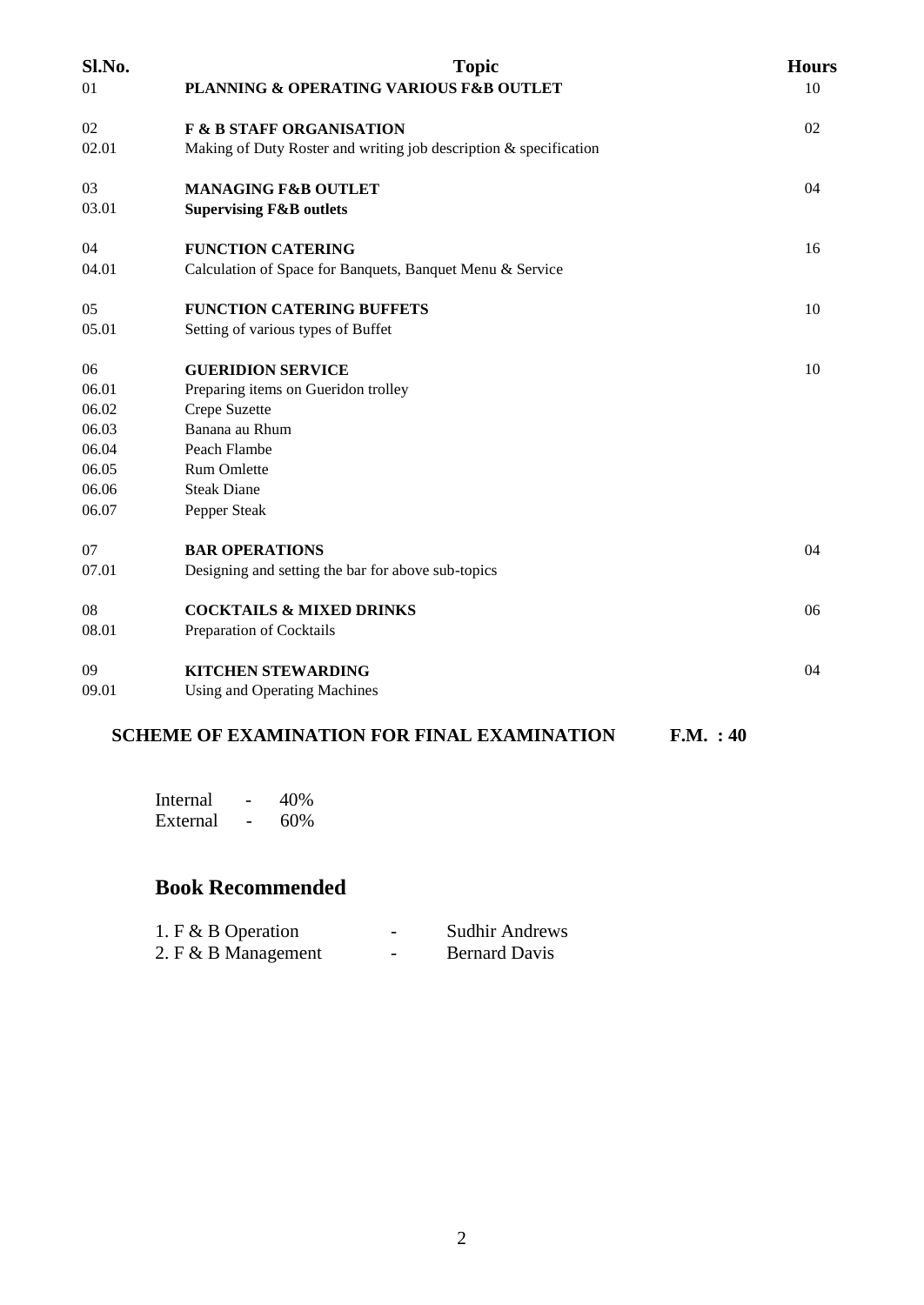# **ADVANCE FOOD PRODUCTION OPERATION**

Subject code **36508**

No. of Periods in one Session

#### **Sessional**

| No of Periods |     |  |
|---------------|-----|--|
| per week      |     |  |
| T             | P/S |  |
|               |     |  |
|               |     |  |

| <b>Full Marks</b>     | 50 |
|-----------------------|----|
| <b>External Marks</b> | 30 |
| Internal Marks        | 20 |

#### **Rationale:**

- (1) Introduction to Larder Work
- (2) Equipments used in Larder
- (3) Introduction to Sausage
- (4) Cuts of Ham, Bacon & Gammon
- (5) Preparation of Quenelles, Parfaits and Roulades
- (6) Bakery & confectionary

### **Objective:**

- (1) Introduction to Larder Work
- (2) Equipments used in Larder
- (3) Introduction to Sausage
- (4) Cuts of Ham, Bacon & Gammon
- (5) Preparation of Quenelles, Parfaits and Roulades
- (6) Bakery & confectionary

# **SUGGESTED MENUS FRENCH**

| <b>MENU 01</b> | Consomme Carmen<br>Poulet Saute Chasseur |  |  |
|----------------|------------------------------------------|--|--|
|                |                                          |  |  |
|                | Pommes Loretta                           |  |  |
|                | Haricots Verts                           |  |  |
|                | Salade de Betterave                      |  |  |
|                | <b>Brioche</b>                           |  |  |
|                | Baba au Rhum                             |  |  |
| <b>MENU 02</b> | Bisque D'ecrevisse                       |  |  |
|                | Escalope De Veau Viennoise               |  |  |
|                | Pommes batailles                         |  |  |
|                | Courge Provencale                        |  |  |
|                | Epinards au Gratin                       |  |  |
|                |                                          |  |  |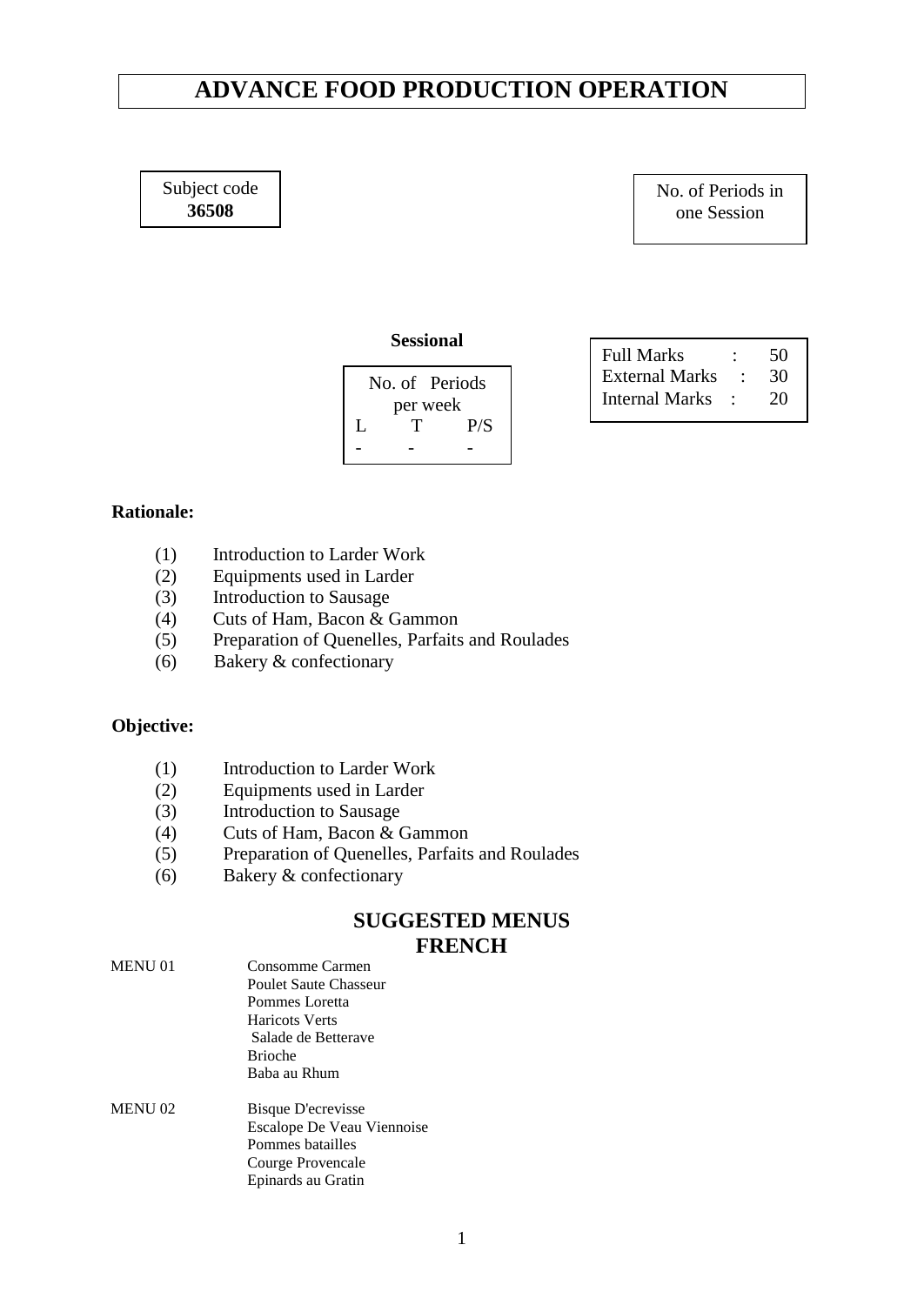| <b>MENU03</b>  | Crème Du Barry<br>Dame De Saumon Grille<br>Sauce paloise<br><b>Pommes Fondant</b><br>Petits Pois A La Flamande<br><b>French Bread</b><br><b>Tarte Tartin</b>                           |
|----------------|----------------------------------------------------------------------------------------------------------------------------------------------------------------------------------------|
| <b>MENU 04</b> | <b>Veloute Dame Blanche</b><br>cote De Porc Charcuterie<br>Pommes De Terre A La Crème<br>Carottes Clce Au Gingembre<br>Salade Verte<br>Harlequin Bread<br><b>Chocolate Cream Puffs</b> |
| <b>MENU 05</b> | Cabbage Chowder<br>Poulet A La Rex<br>Pommes Marguises<br>Ratatouille<br>Salade De Carottees Et Celeris<br>Clover Leaf Bread<br><b>Savarin Des Fruits</b>                              |
| <b>MENU 06</b> | <b>Barquettes Assortis</b><br><b>Stroganoff De Bceuf</b><br><b>Pommes Persilles</b><br>Salade De Chou-Cru<br><b>Garlic Rolls</b><br>Crepe Suzette                                      |
| <b>MENU 07</b> | Duchesse Nantua<br>Poulet Maryland<br><b>Croquette Potatoes</b><br><b>Salade Nicoise</b><br>Brown Bread<br>Pate Des Pommes                                                             |
| MENU 08        | Kromeskies<br>Filet De Sols Walweska<br>Pommes Marirati<br><b>Bread Sticks</b><br>Souffle Milanaise                                                                                    |
| <b>MENU 09</b> | Vol-Au-Vent De Volaille Et. Jambon<br><b>Homard Thermidor</b><br>Salade Waldorf<br>Vienna Rolls<br>Mousse Au Chocolat                                                                  |
| <b>MENU 10</b> | Crabe En Coquille<br>Quiche Lorraine<br>Salade de Viande<br>Pommes Parisienne<br>Foccacia<br>Crème Brulee                                                                              |
| Plus 4 Buffets | Cold Buffet<br><b>Hot Continental</b><br><b>Indian Continental</b>                                                                                                                     |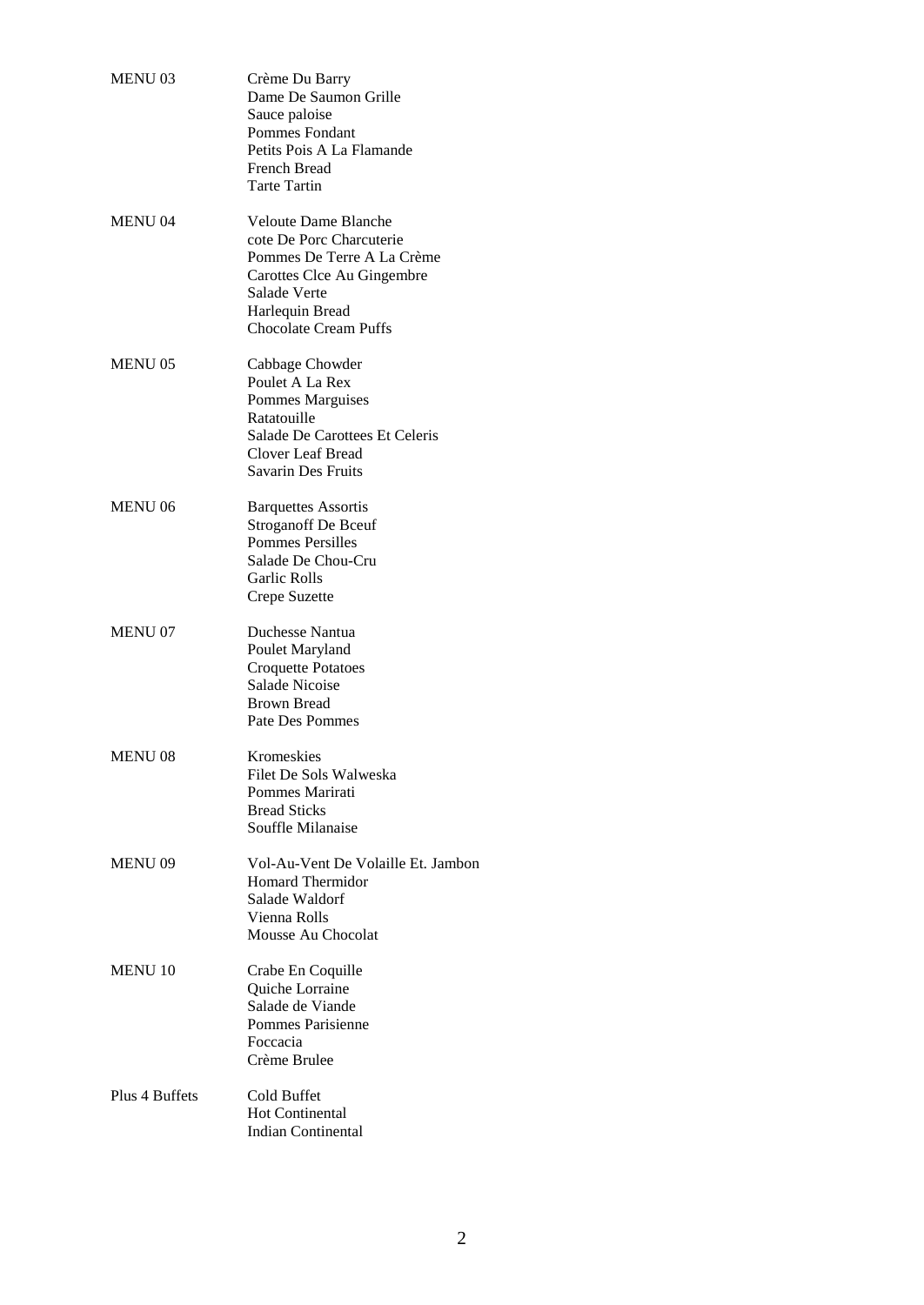# **CHINESE**

|                | CHINESE                                 |
|----------------|-----------------------------------------|
| <b>MENU 01</b> | Prawn Ball Soup<br><b>Fried Wantons</b> |
|                | Sweet & Sour Pork                       |
|                | Hakka Noddles                           |
| <b>MENU 02</b> | Hot & Sour soup                         |
|                | Beans Sickwan                           |
|                | Stir Fried Chicken & Peppers            |
|                | <b>Chinese Fried Rice</b>               |
|                |                                         |
| <b>MENU 03</b> | Sweet Corn Soup                         |
|                | Shao Mai                                |
|                | Tung Po-Mutton                          |
|                | <b>Yangchow Fried Rice</b>              |
| <b>MENU 04</b> | <b>Wanton Soup</b>                      |
|                | Spring Rolls                            |
|                | Stir Fried Beef & Celery                |
|                | Chow Mein                               |
|                |                                         |
| <b>MENU 05</b> | Prawns in Garlic Sauce                  |
|                | Fish Szechwan                           |
|                | Hot & Sour Cabbage                      |
|                | <b>Steamed Noddles</b>                  |
|                | <b>INTERNATIONAL</b>                    |
| <b>SPAIN</b>   | Gazpacho                                |
|                | Pollo En Pepitoria                      |
|                | Paella                                  |
|                | Fritata De Patata                       |
|                | Pstel De Mazaana                        |
| <b>ITALY</b>   | Minestrone                              |
|                | Ravioli Arabeata                        |
|                | Fettocine Carbonara                     |
|                |                                         |
|                | Pollo Alla Cacciatore                   |
|                | Medazane Parmigiane                     |
|                | Grissini                                |
|                | Tiramisu                                |
| <b>GERMANY</b> | Linsensuppe                             |
|                | Sauerbaaten                             |
|                | Spantzale                               |
|                | German Potato Salad                     |
|                | Pumpernicklr                            |
|                | Apfel Strudel                           |

U.K. Scotch Broth Roast Beef Yorkshire Pudding Glazed Carrots & Turnips Roast Potato Yorkshire Curd Tart Crusty Bread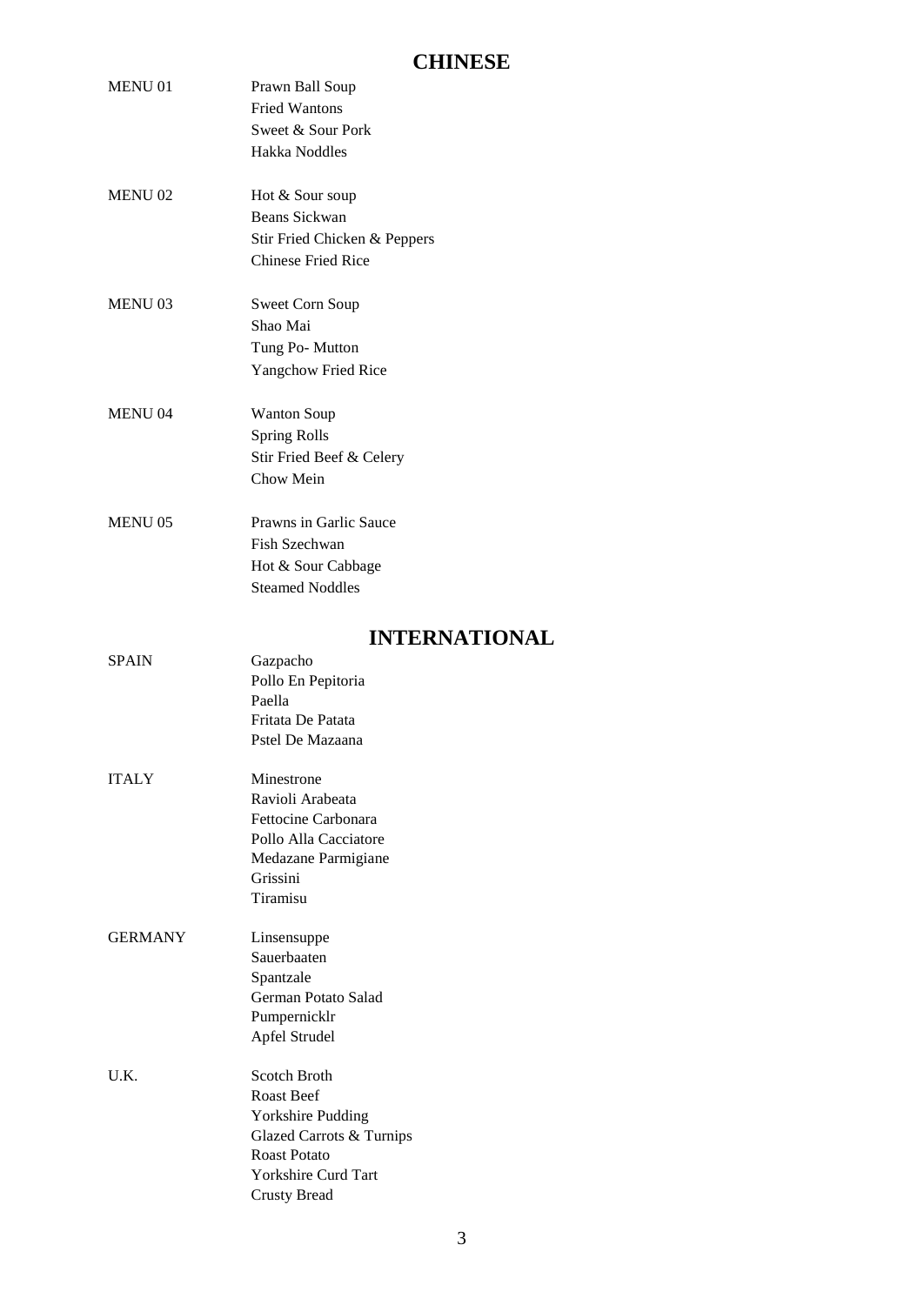GREECE Soupe Avogolemeno Moussaka A La Greque Dolmas Tzaziki Baklava Harlequin Bread

#### **BAKERY & CONFECTIONARY**

**ICINGS & TOPPINGS** Varieties of icings Using of Icings Difference between icings & Toppings Recipes

#### **FROZEN DESSERTS**

Types and classification f Frozen desserts Ice-creams – Definitions Methods of preparation Additives and preservatives used in Ice-cream manufacture

#### **MERINGUES**

Making of Meringues Factors affecting the stability Cooking Meringues Types of Meringues Uses of Meringues

#### **BREAD MAKING**

Role of ingredients in bread Making Bread Faults Bread Improvers

#### **CHOCOLATE**

History Sources Manufacture & Processing of Chocolate Types of chocolate tempering of chocolate Cocoa butter, white chocolate and its applications

#### **SCHEME OF EXAMINATION FOR FINAL EXAMINATION F.M.: 80**

| Internal | 40% |
|----------|-----|
| External | 60% |

| 1. Practical Cookery    | $\overline{\phantom{0}}$ | Foskett           |
|-------------------------|--------------------------|-------------------|
| 2. Best Chinese Cooking | $\overline{\phantom{a}}$ | Sanjeev Kapoor    |
| 3. Modern Cookery 2     | $\overline{\phantom{0}}$ | Thangam E. Philip |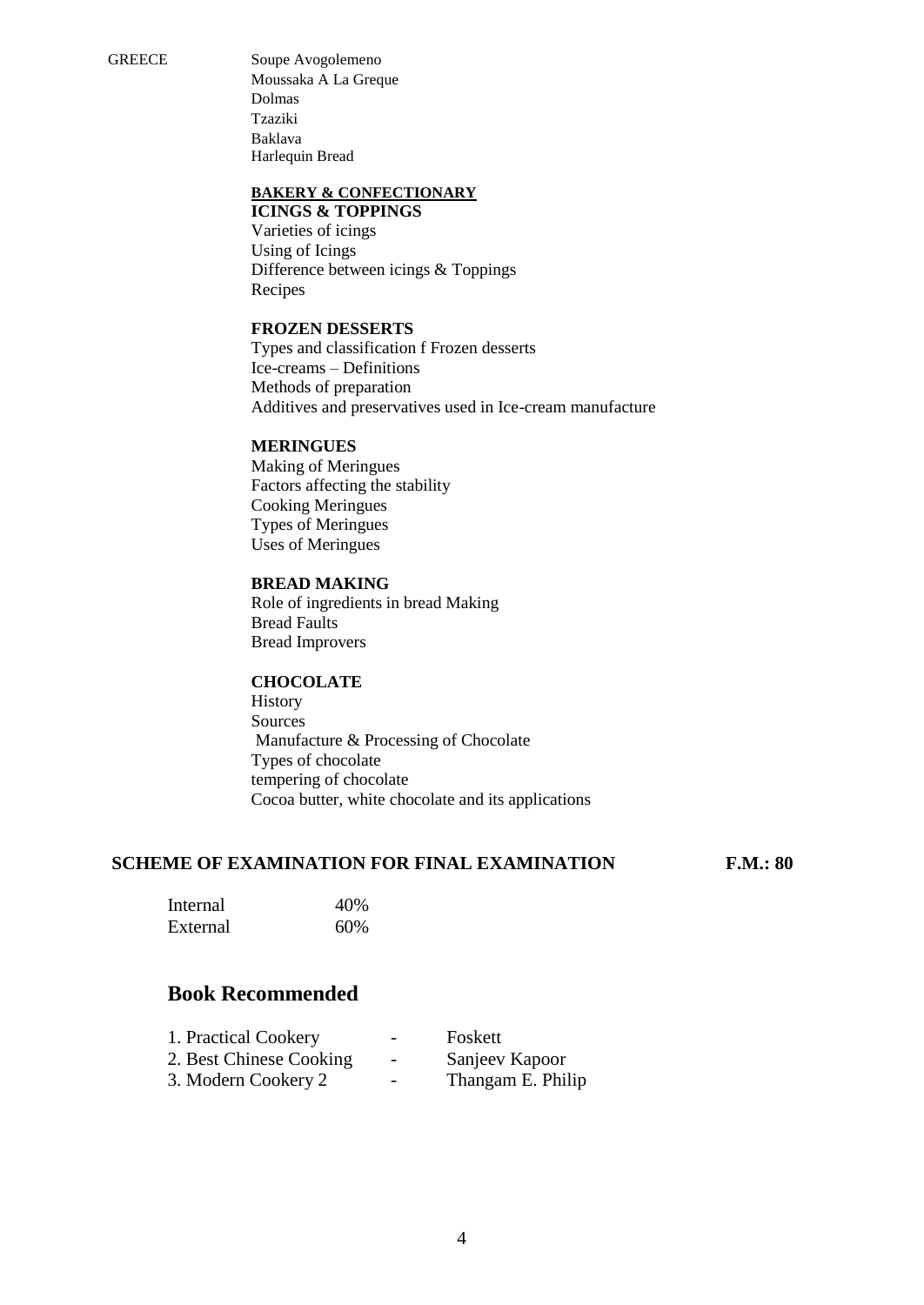# **ADVANCE FOOD & BEVERAGE OPERATION**

Subject code **36509**

No. of Periods In one Session

## **Sessional**

| No. of Periods |     |  |
|----------------|-----|--|
| per week       |     |  |
| T              | P/S |  |
|                |     |  |
|                |     |  |

| <b>Full Marks</b>     | :50  |
|-----------------------|------|
| <b>External Marks</b> | :30  |
| <b>Internal Marks</b> | : 20 |

### **Rationale:**

- 1. Supervisory skills
- 2. Developing efficiency
- 3. Standard Operation Procedure
- 4. Supervising F&B outlets

## **Objective:**

- 1. Supervisory skills
- 2. Developing efficiency
- 3. Standard Operation Procedure
- 4. Supervising F&B outlets